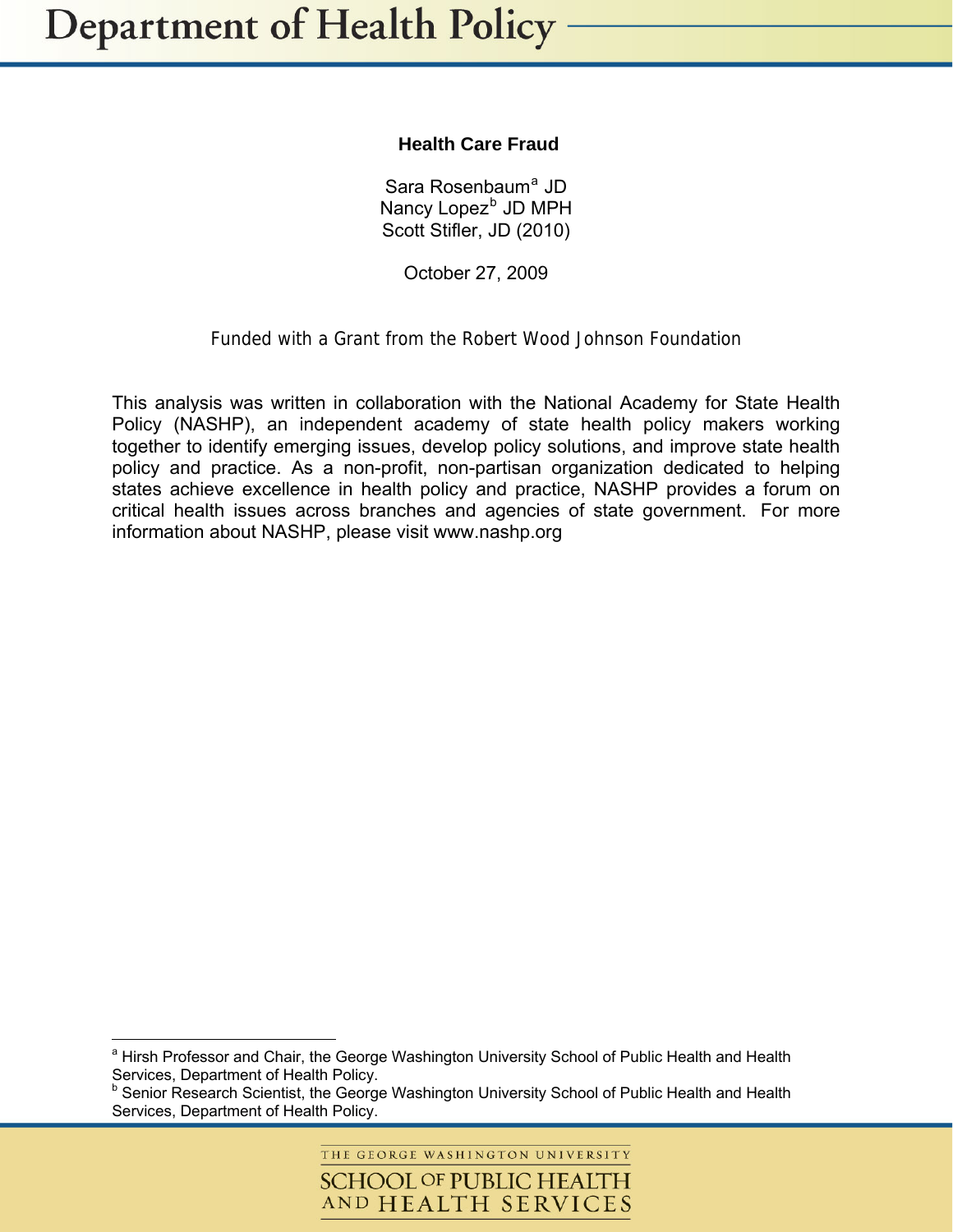#### **Introduction**

 Adequate safeguards against health care fraud are essential to the proper functioning of any health care system. This analysis examines health care fraud in the U.S., and its findings underscore the importance to national health reform of comprehensive anti-fraud protections covering both public and private health insurance industry.

 This analysis examines health care fraud in a national policy context. Its findings underscore two critical points. First despite strong evidence that fraud is system-wide and affects the cost of health care in both public and private insurance, national reporting systems on health care fraud fail to capture private sector fraud. As a result, current evidence on the scope of fraud fails to present the full magnitude of the problem, because it tends to focus on public insurance fraud.

 Second, existing information on health care fraud tends to conflate evidence of fraud with evidence of payment errors. While payment errors in public insurance programs pose a serious problem, the tools for remedying errors differ significantly from those used to address fraud.

 Addressing these challenges in health reform is extremely important, not only because of the systemic nature of health care fraud but because, with rapid advances in health information technology, the potential for fraudulent schemes to move rapidly across all payers grows.

 Following a brief overview, the analysis reviews the law and examines ongoing state and federal government efforts to combat fraud.

#### **Overview**

 As with any very large enterprise, the U.S. healthcare industry is susceptible to fraud and abuse in both private and public programs alike. Evidence drawn from fraud studies suggests that fraud generally tends to disproportionately target vulnerable populations such as the poor and the elderly. Furthermore, public programs operate under strict reporting requirements, thereby creating a situation in which the most commonly available information concerns public programs such as Medicaid and Medicare. Fraud can be committed by individual consumers and patients, but the most serious health care fraud is not the result of small schemes, but instead flows from large-scale misconduct by major industry actors, including insurers and health care providers and corporate suppliers. The vast majority of fraud prosecutions emanate from the health care industry itself; indeed, a feature of fraud prosecutions involving patients can be the exposure of criminal enterprises designed by corrupt health care providers who in turn induce patients into participating in fraudulent schemes.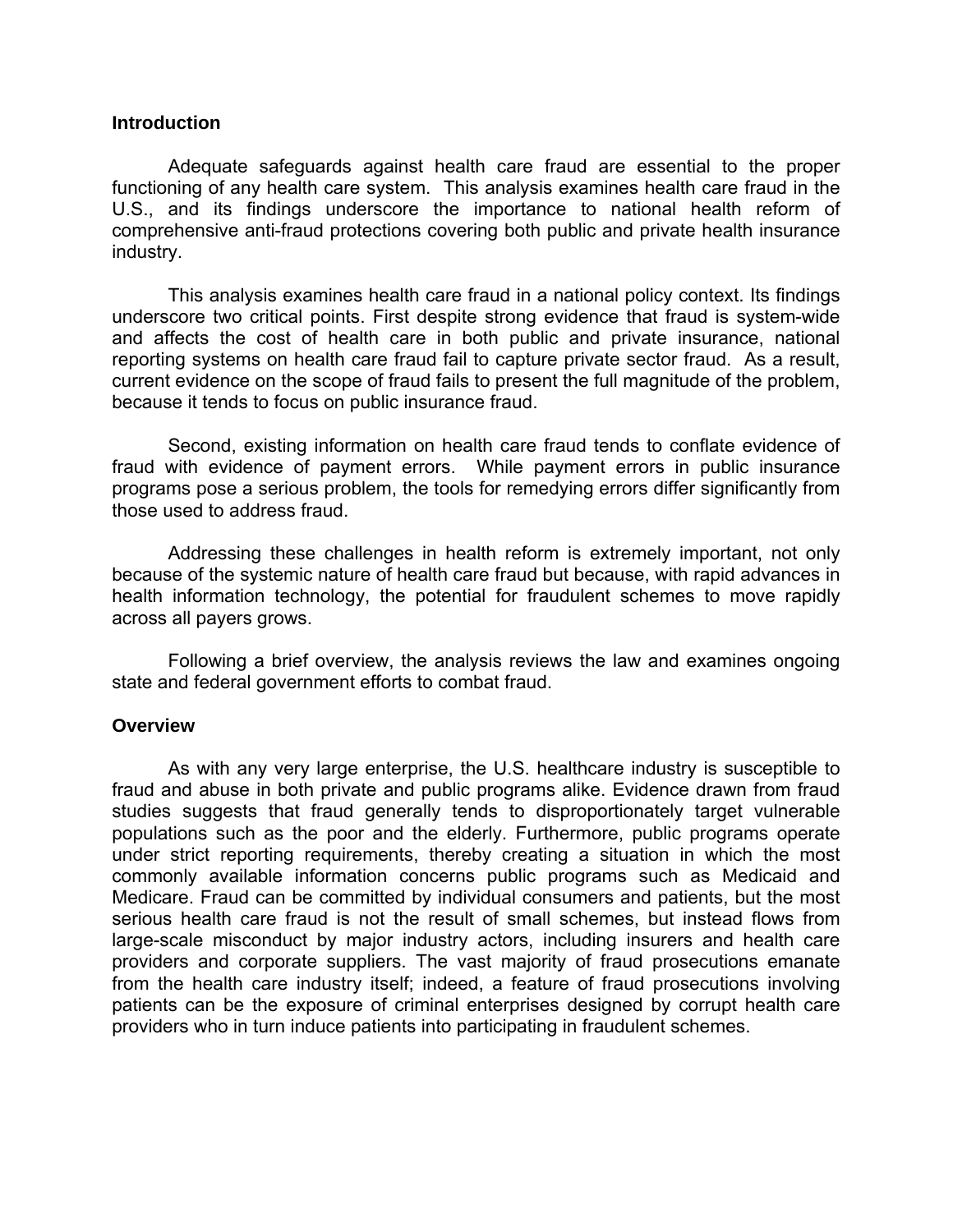In 2007, the U.S. spent nearly \$2.3 trillion on health care; that year public and private insurers processed more than four billion health insurance claims.<sup>[1](#page-2-0)</sup> The National Health Care Anti-Fraud Association (NHCAA) has estimated that conservatively, 3% of all health care spending—or \$68 billion—is lost to health care fraud. Other estimates by government and law enforcement agencies place fraud-related losses as high as 10% of annual health care expenditures.<sup>[2](#page-2-1)</sup> At this rate, losses to fraud -- over \$220 billion in 2007 alone – would be enough to generously support coverage for all uninsured Americans.

Fraud schemes are not specific to any geographic area and are found throughout the entire country.<sup>[3](#page-2-2)</sup> Certain types of fraudulent schemes (e.g., stealing patient ID numbers and falsely billing for care) tend to be more common. Also, it has been found that consumers are more susceptible to fraud if they are older and/or poor, thus health care fraud, much like mortgage fraud, would tend to be more common in poorer communities because of the greater vulnerability of their residents. $4$ 

 Certain aspects of health care increase the risk of fraud. Patients' dependence on their health care providers may mean that unscrupulous providers can engage in activities that patients may not understand or to which they may acquiesce without a full appreciation of the consequences, such as having patients sign forms affirming that they in fact received care and services never furnished. The sheer volume of insurance transactions, coupled with their complexity, serves to increase system vulnerability to fraud.<sup>[5](#page-2-4)</sup>

Experts in the field of fraud suggest that health care fraud perpetrators consider their conduct to be a low-risk crime, with both public and private insurers offering easy targets. Insurers' payment operations are geared toward rapidly processing massive amounts of claims, with a focus on coding, not fraud.<sup>[6](#page-2-5)</sup> Moreover, the commercial insurance industry itself, as revealed in a recent and widely publicized investigation by New York Attorney General Andrew Cuomo, has (not for the first time) used the complex nature of its own business to commit fraud, in this case by systematically

<span id="page-2-0"></span> $\overline{a}$ <sup>1</sup> National Health Care Anti-Fraud Association. *The Problem of Health Care Fraud.* Consumer Alert. Available at:

[http://www.nhcaa.org/eweb/DynamicPage.aspx?webcode=anti\\_fraud\\_resource\\_centr&wpscode=ThePro](http://www.nhcaa.org/eweb/DynamicPage.aspx?webcode=anti_fraud_resource_centr&wpscode=TheProblemOfHCFraud) [blemOfHCFraud.](http://www.nhcaa.org/eweb/DynamicPage.aspx?webcode=anti_fraud_resource_centr&wpscode=TheProblemOfHCFraud) Accessed on October 15, 2009.

<span id="page-2-1"></span><sup>2</sup> *Id. See also* Federal Bureau of Investigation, (2008). *Financial Crimes Report to the Public, Fiscal Year*  2007. Available at: http://www.fbi.gov/publications/financial/fcs\_report2007/financial\_crime\_2007.htm

<span id="page-2-2"></span>Clarke M. "The Control of Insurance Fraud: A Comparative View," *The British Journal of Criminology*, 30(1) (Winter 1990), pp.1-33. 4 Lee J., Soberon-Ferrer H. Consumer vulnerability to fraud: influencing factors. *Journal of Consumer* 

<span id="page-2-3"></span>*Affairs*. 1997;31(1):70-89. 5

<span id="page-2-4"></span>Managed Healthcare Executive, (2004). *Healthcare fraud and abuse remains a costly challenge*. October 1. Available at:

<span id="page-2-5"></span>[http://managedhealthcareexecutive.modernmedicine.com/mhe/Analysis+&+Indications/Healthcare-fraud](http://managedhealthcareexecutive.modernmedicine.com/mhe/Analysis+&+Indications/Healthcare-fraud-and-abuse-remains--a-costly-chall/ArticleStandard/Article/detail/127451)[and-abuse-remains--a-costly-chall/ArticleStandard/Article/detail/127451.](http://managedhealthcareexecutive.modernmedicine.com/mhe/Analysis+&+Indications/Healthcare-fraud-and-abuse-remains--a-costly-chall/ArticleStandard/Article/detail/127451) [6](http://managedhealthcareexecutive.modernmedicine.com/mhe/Analysis+&+Indications/Healthcare-fraud-and-abuse-remains--a-costly-chall/ArticleStandard/Article/detail/127451) *Id.*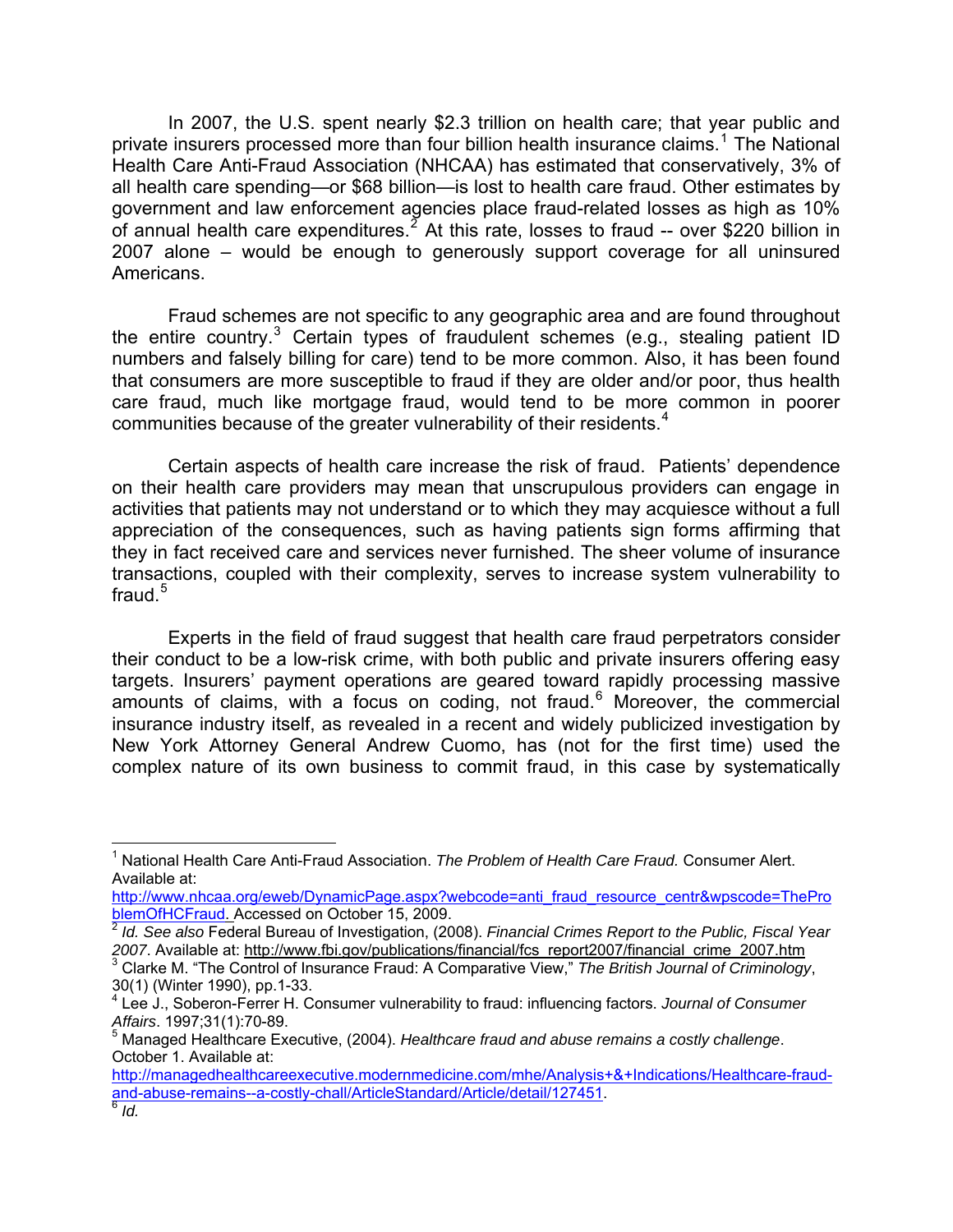underpaying health insurance claims, thereby exposing patients (and providers) to sizable unreimbursed costs that should have been covered under their plan terms.<sup>[7](#page-3-0)</sup>

Even as they improve quality and efficiency, electronic data exchange and other technological advances can create further fraud exposure. This is because electronic claims transactions both increase the volume of claims and allow large enterprises to use technology to engage in fraud while avoiding computer fraud detection systems. $8$ 

Numerous government agencies have found that no segment of the health care delivery system is immune from fraud, and<sup>[9](#page-3-2)</sup> government investigations have uncovered fraud in all industry sectors.<sup>[10](#page-3-3)</sup> Indeed, the failure to systematically and routinely measure the scope of fraud has been reported to be a characteristic of the insurance industry worldwide. $11$ 

 The financial consequences of healthcare fraud are far-reaching. Whether the health care financing comes from an employer-sponsored plan, the individual market, or public insurance programs, the health care system as a whole bears the burden of fraud. Health care fraud translates into higher costs for insurers and consumers alike. Fraud also leads to reduced benefits or coverage as policies are tightened as a strategy to avoid fraud.<sup>[12](#page-3-4)</sup> Indeed, it has been reported that the overall rise of health care costs is in part due to fraud.<sup>[13](#page-3-5)</sup>

Because Medicare and Medicaid are government-sponsored programs, efforts to reduce fraud tend to be more publicly visible, particularly since the federal government now issues regular reports across all healthcare sectors. But since 1995, 90% of all private insurers have launched anti-fraud campaigns.<sup>[14](#page-3-6)</sup>

[http://www.oag.state.ny.us/bureaus/health\\_care/HIT2/pdfs/United%20Health.pdf.](http://www.oag.state.ny.us/bureaus/health_care/HIT2/pdfs/United%20Health.pdf) [8](http://www.oag.state.ny.us/bureaus/health_care/HIT2/pdfs/United%20Health.pdf) *Id.*

 $\overline{a}$ 

<span id="page-3-0"></span><sup>7</sup> See ¶16 of the *Assurance of Discontinuance Under Executive Law §63(15)* entered into between UnitedHealth Group and New York Attorney General at

<span id="page-3-1"></span>

<span id="page-3-2"></span><sup>&</sup>lt;sup>9</sup> Health Care Fraud, (1995). Hearing before the Senate Select Comm. On Aging." 104th Cong.,1st sess. (March 21) (prepared statement of FBI Director Louis J. Freeh).

<span id="page-3-3"></span><sup>10</sup> GAO, (1992). *Health Insurance: Vulnerable Payers Lose Billions to Fraud and Abuse*. (GAO-T-HRD-92- 29). May 7. Available at http://archive.gao.gov/t2pbat6/146578.pdf 11 Clarke, *supra* note 3.

<span id="page-3-4"></span><sup>12</sup> National Health Care Anti-fraud Association, (2009). *Fighting Health Care Fraud: An Integral Part of Health Care Reform*. June. Available at:

[http://www.nhcaa.org/eweb/docs/nhcaa/PDFs/Member%20Services/Fighting%20Health%20Care%20Fra](http://www.nhcaa.org/eweb/docs/nhcaa/PDFs/Member%20Services/Fighting%20Health%20Care%20Fraud_NHCAAJune2009.pdf) [ud\\_NHCAAJune2009.pdf](http://www.nhcaa.org/eweb/docs/nhcaa/PDFs/Member%20Services/Fighting%20Health%20Care%20Fraud_NHCAAJune2009.pdf) [13](http://www.nhcaa.org/eweb/docs/nhcaa/PDFs/Member%20Services/Fighting%20Health%20Care%20Fraud_NHCAAJune2009.pdf) Id. *See also* National Health Care Anti-fraud Association, *supra* note 1.

<span id="page-3-5"></span>

<span id="page-3-6"></span> $14$  Cohen EL, Cesta TG. Evolution of nursing case management in a changing health care system. In: Cohen EL, Cesta TG, eds. *Nursing case management: from essentials to advanced practice applications, 4th Ed.* St. Louis, MO: Mosby; 2004:399.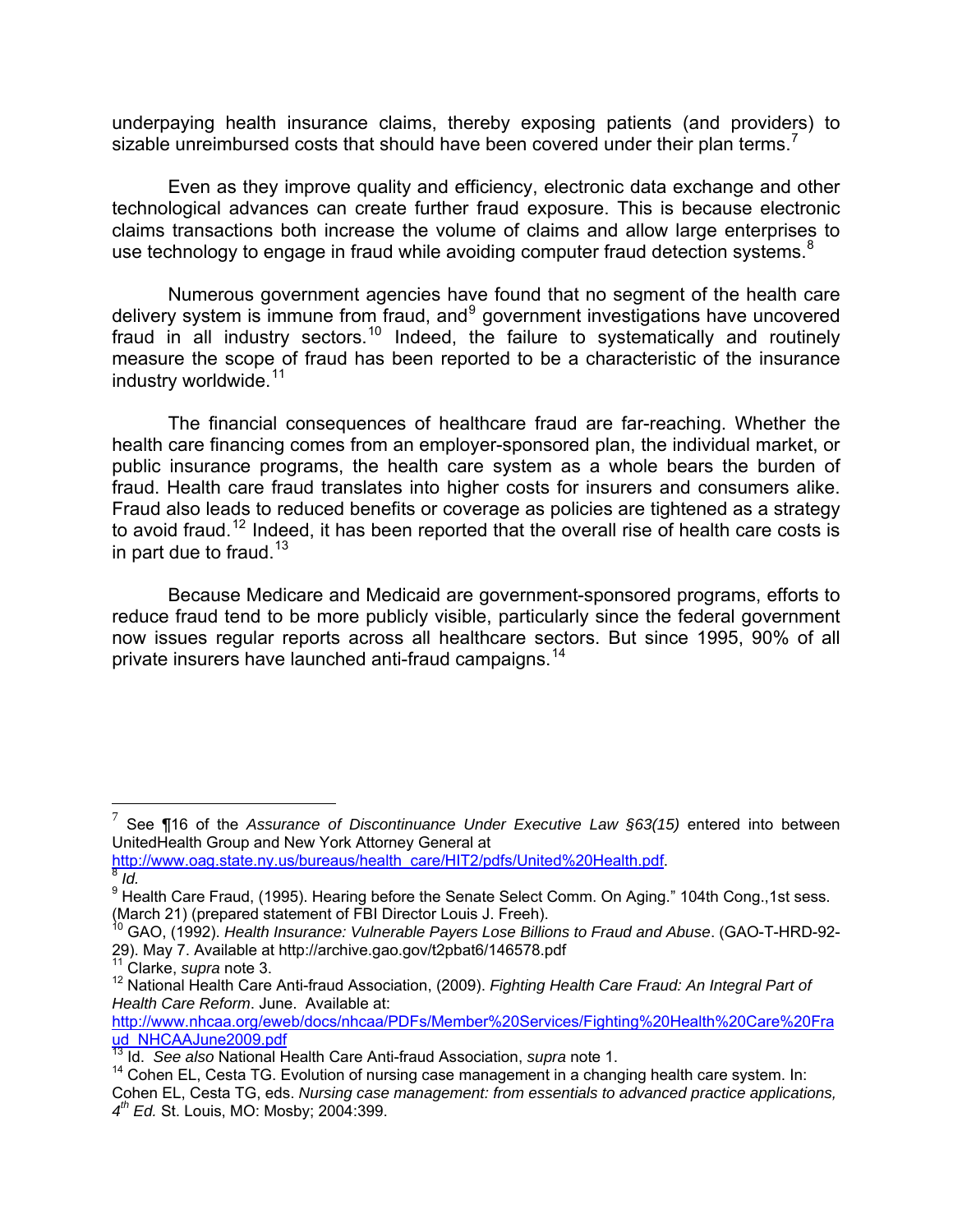## **Fraud Defined**

#### In General

Black's Law Dictionary defines fraud as "a knowing misrepresentation of the truth or concealment of a material fact to induce another to act to his or her detriment." Improper payments or overpayments may not involve fraud at all if a payment simply was made or claimed in error, unless an individual knew or should have known that the claim was erroneous. At its heart, the law equates fraud with an intent to conceal or deceive, an effort to generate unjust enrichment, or acting in a manner that conveys a reckless disregard for the truth of one's claims.

In the context of health insurance, fraud may manifest itself as deceiving a public or private health insurer into paying claims that are not owed or recklessly submitting claims. Insurers also, as noted, have been found to have engaged in fraud by conspiring to overcharge sponsors and plan members in relation to the benefits that were promised in their contracts. Both provider and insurer fraud are essentially an intentional manipulation of the claims payment process for financial gain through bribes, kickbacks, and racketeering. The essence of fraud is concealment, misrepresentation, mis-stating the truth, withholding information that would allow the truth to be known, or engaging in practices that will mislead others. A fraudulent representation need not be the sole inducement to act; the essential dimension is that without the representation, the injured party would not have acted.<sup>[15](#page-4-0)</sup>

 Fraud must be distinguished from improper payments under public programs, which must be publicly reported as a matter of federal law.<sup>[16](#page-4-1)</sup> An improper payment can arise from simple errors in documentation, coding, reporting, verification, and other technical matters related to the administration of public programs. Improper payments are reported annually by federal agencies under the Improper Payment Improvement Act of 2002 (IPIA).<sup>[17](#page-4-2)</sup> In recent years, as agencies increasingly have implemented the law, the amount of reported improper payments has risen. Along with better reporting have come efforts to correct the underlying program administration standards and procedures that give rise to improper payments.<sup>[18](#page-4-3)</sup>

Fraud is different because of the knowledge or reckless disregard for truth that is present. Translating these concepts into examples in health care fraud reveals the types of practices about which much has been written: Fraud against the Medicare program happens when hospitals "upcode" their claims in order to get more payment than their care is worth. Fraud against private health insurers occurs when a physician files claims for phantom patients by buying lists of Social Security numbers. Fraud

<span id="page-4-0"></span><sup>&</sup>lt;sup>15</sup> Dobbs DB. The Law of Torts. St. Paul, MN: West Group, 2000:1343-59.

<span id="page-4-1"></span><sup>&</sup>lt;sup>16</sup> Call to Action Health Reform 2009. *Reforming America's Health Care System: A Call to Action*. Senate Finance Committee Chairman Max Baucus white paper. Available at: http://finance.senate.gov/healthreform2009/finalwhitepaper.pdf<br><sup>17</sup> P.L. 107-300 (107th Cong., 1st sess.).<br><sup>18</sup> Government Accountability Office (GAO). *Improper Payments: Progress Made but Challenges Remain* 

<span id="page-4-3"></span><span id="page-4-2"></span>*in Estimating and Reducing Improper Payments* (GAO-09-628T), April 22 (2009).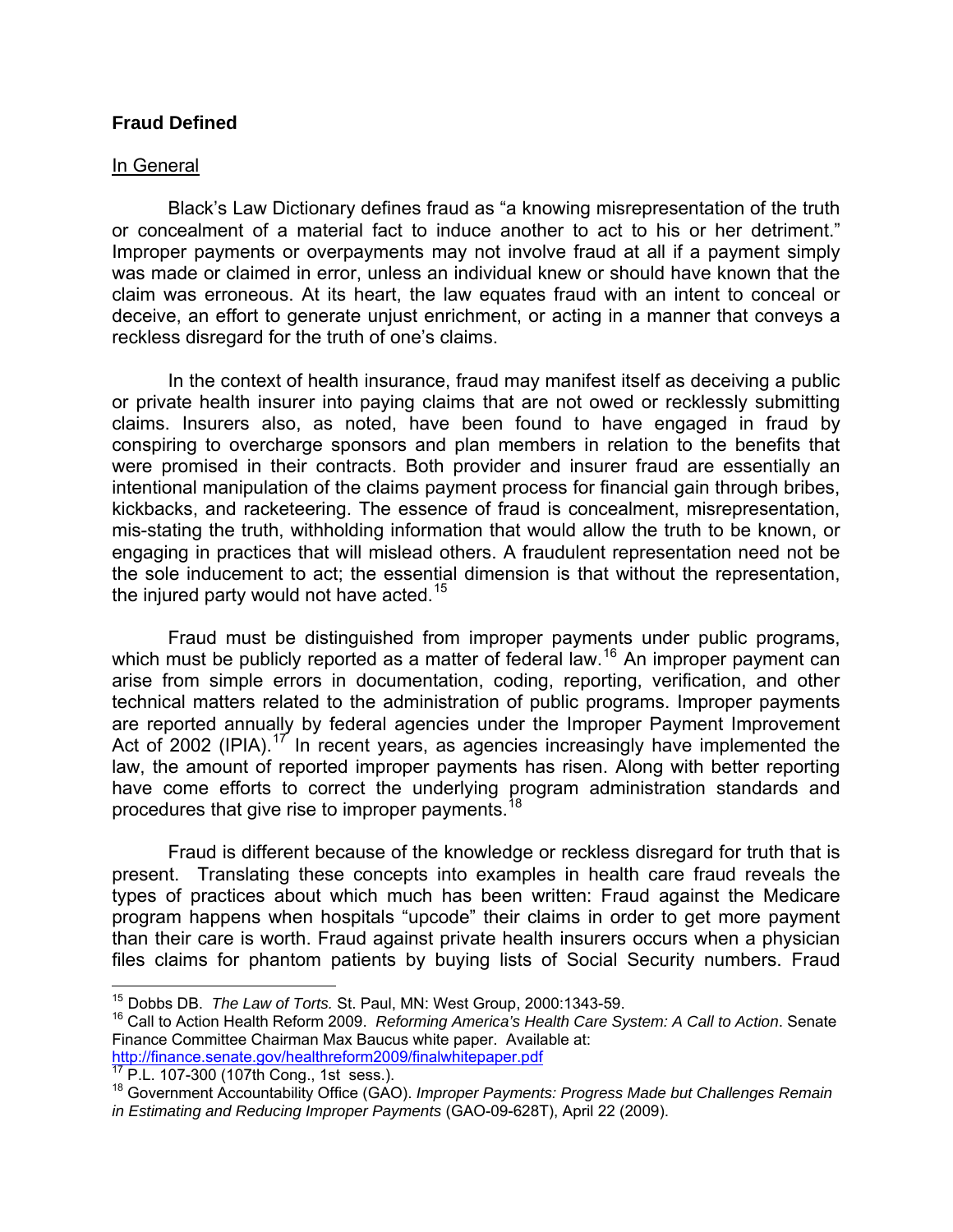against health plan members happens when an insurer conceals information about what a service actually costs so that expenses are pushed back onto members or plan sponsors. Fraud can also occur when a health benefits plan or insurer systematically denies or delays certain types of claims or rescinds insurance coverage once claims begin to come in.

In each case, the perpetrators of the fraud are using their superior information – about the procedures furnished, the patients served, or the true cost of care – to enrich themselves to the detriment of others. For this reason, insurers and health care providers alike have been sued using a variety of legal theories, ranging from the violation of the common law of good faith and fair dealing<sup>[19](#page-5-0)</sup> to general or health care specific fraud statutes addressing false claims, the most common type of health care fraud. $20$ 

#### **The Law of Fraud**

#### Common Law Fraud

As noted, the common law (the body of judge-made law that forms the foundation of the American legal system) classifies as fraud knowingly or recklessly making false representations or concealing the truth.<sup>[21](#page-5-2)</sup> Liability for fraud depends on proof that the person committing the fraud knowingly or recklessly has made a materially false representation with the intent of creating reliance and causing financial injury.[22](#page-5-3)

## Federal Fraud Laws

A significant body of federal law to address fraud has developed over the past 25 years; a brief overview of such laws is provided here.

*Federal False Claims Act (FCA).* The FCA imposes liability on a person who knowingly submits a false claim to obtain federal funds. The United States can prosecute violators for \$5000 to \$10,000 per false claim as well as treble damages (three times the government's loss).  $23$ 

<span id="page-5-7"></span><span id="page-5-6"></span>In addition to applying to claims submitted with fraudulent intent<sup>[24](#page-5-5)</sup>, the FCA also applies to claims submitted with "reckless disregard"<sup>[25](#page-5-6)</sup> or "deliberate ignorance"<sup>[26](#page-5-7)</sup> of

<span id="page-5-0"></span> $\overline{a}$ 19 See, e.g., *Wohlers v. Bartgis* 969 P. 2d 949 (1999); *Bass v. California Life Ins Co and Variable Protection Administrators, Inc*. (1991), 581 So. 2d 1087; 1991 Miss. LEXIS 352; *Niver v. Travelers Indem.* 

<span id="page-5-1"></span>*Co. of Illinois*, 412 F. Supp. 2d 966, 968-72 (N.D. Iowa 2006). <sup>20</sup> *United States ex rel. Bledsoe v. Cmty. Health Sys*., (6th Cir. 2007) 501 F.3d 493; 2007 U.S. App. LEXIS 21260. *People v. Orzame*, No. 194566, 224 Mich. App. 551; 570 N.W.2d 118; 1997 Mich. App. LEXIS

<span id="page-5-3"></span>

<span id="page-5-5"></span><span id="page-5-4"></span>

<span id="page-5-2"></span><sup>254(1997).&</sup>lt;br><sup>21</sup> *Derry v. Peek* (1889) 14 App Cas 337 at 374.<br><sup>22</sup> *Tice v. Tice,* 672 P.2d 1168, 1171 (Okl.1983).<br><sup>23</sup> False Claims Act, 31 USC § 3729(a) (2009).<br><sup>24</sup> False Claims Act, 31 USC § 3729(b)(1) (2009).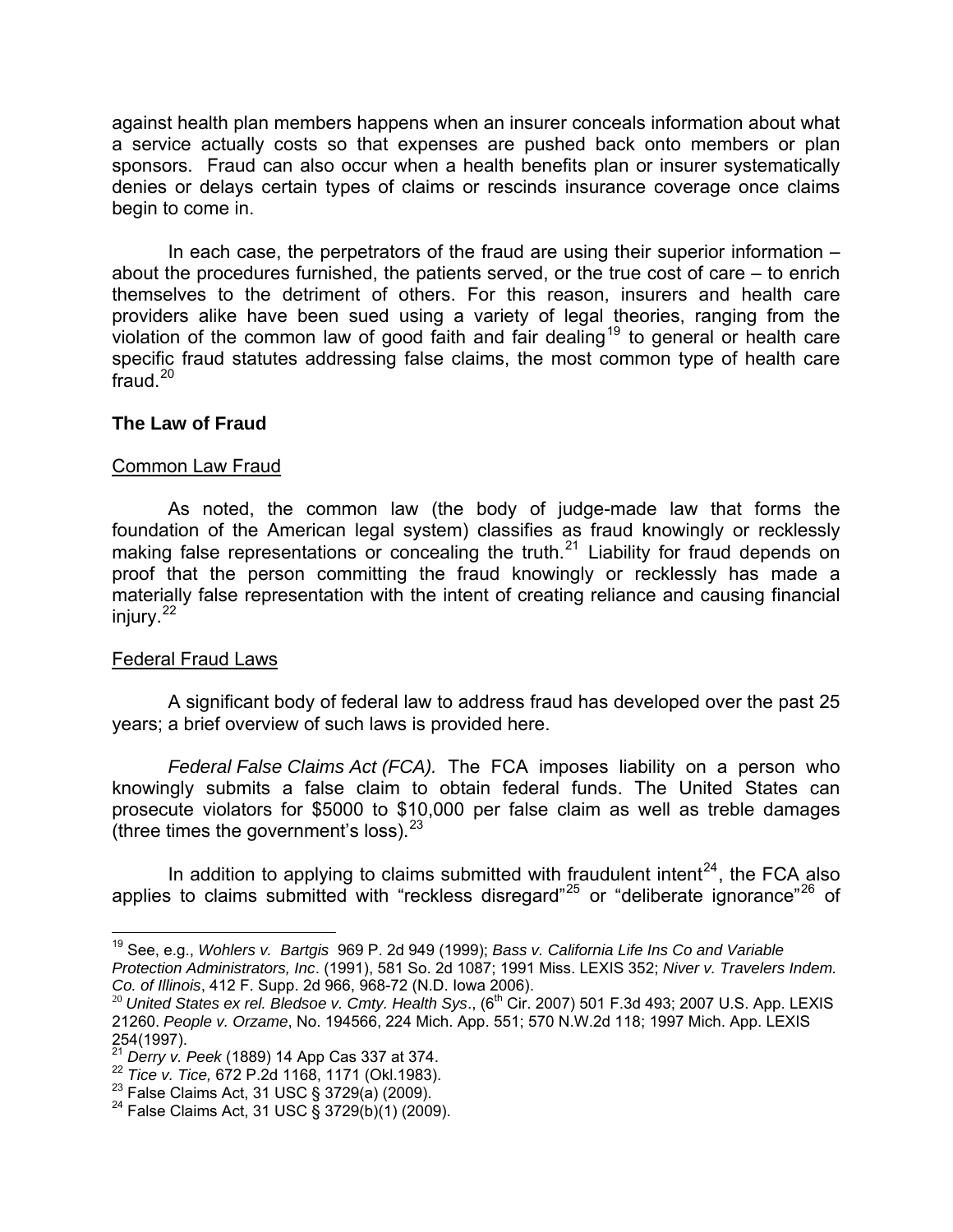their falsity. For example, a physician who bills for health care rendered to dozens of patients in a day – far beyond what a reasonable practice might entail -- is presumed under the law either to have intentionally filed false claims or to have ordered his untrained bookkeeper to submit the bills with total disregard for the accuracy of her work $27$ 

 In addition to allowing the United States to sue on its own behalf, the FCA permits private persons, referred to as "qui tam plaintiffs" or "relators"—or colloquially, "whistleblowers"—to sue on the government's behalf as well as their own.<sup>[28](#page-6-1)</sup> The Deficit Reduction Act of 2005 incentivized qui tam litigation by encouraging states to enact state false claims laws with qui tam provisions for use in Medicaid fraud suits.<sup>[29](#page-6-2)</sup> States that enact such laws receive a bounty in the form of a 10% reduction in the amount owed by the state to the federal government in the event of a recovery. In order to qualify for this special statutory bounty, a state's law must be a "qualifying" false claims law. $30$ 

Legislation enacted in 2009, the Fraud Enforcement and Recovery Act (FERA).<sup>[31](#page-6-4)</sup> further strengthened the FCA by broadening the range of conduct that can be subject to false claims prosecution by including the presentment of a false claim (even if not paid) and the knowing use of false records or statements "material to a false or fraudulent claim." $32$  In addition, under FERA's expanded definition of what constitutes a "claim," the false invoice or statement no longer must be presented directly to the federal government in order to establish liability; it is sufficient merely if "the money or property is to be spent or used on the Government's behalf or to advance a Government program or interest."[33](#page-6-6)

 *Racketeer Influenced and Corrupt Organizations Act (RICO).* RICO allows both criminal and civil prosecution if a "pattern" of criminal activity is found.<sup>[34](#page-6-7)</sup> A pattern consists of at least two related predicate acts (types of conduct that evidence fraud) that "amount to or pose a threat of continued criminal activity."<sup>[35](#page-6-8)</sup> The predicate acts must affect interstate commerce and must be one of the 35 crimes listed in the statute.<sup>[36](#page-6-9)</sup> Mail and wire fraud (e.g., the electronic submission of fraudulent claims) are the most common alleged predicate acts. $37$  Under RICO, it is unlawful for any person who has

<span id="page-6-0"></span>

<span id="page-6-1"></span>

<sup>&</sup>lt;sup>25</sup> False Claims Act, 31 USC § 3729(b)(3) (2009).<br><sup>26</sup> False Claims Act, 31 USC § 3729(b)(2) (2009).<br><sup>27</sup> *U.S. v. Krizek*, 111 F.3d 934 (D.C. Cir. 1997).<br><sup>28</sup> False Claims Act, 31 U.S.C. § 3730(b) (2009).<br><sup>29</sup> Deficit R

<span id="page-6-3"></span><span id="page-6-2"></span>

<span id="page-6-6"></span><span id="page-6-5"></span><span id="page-6-4"></span> $32$  Pub L No. 111-21 (2009), amending 31 U.S.C. §3729(c).<br> $33$  Pub L No. 111-21 (2009), amending 31 U.S.C. §3729(a); Allison Engine Co., Inc. v. United States ex rel. Sanders, 128 S. Ct. 2123 (U.S. 2008).<br><sup>34</sup> Racketeer Influenced and Corrupt Organizations Act (RICO), 18 U.S.C. §§ 1961-1968 (2008).

<span id="page-6-10"></span>

<span id="page-6-9"></span><span id="page-6-8"></span><span id="page-6-7"></span><sup>35</sup> H. J. Inc. v. Northwestern Bell Tel. Co., 492 U.S. 229, 239 (1989).<br><sup>36</sup> RICO, 18 U.S.C. § 1961 (2008).<br><sup>37</sup> Joseph GP. *Civil RICO: A Definitive Guide.* Chicago, Ill: Section of Litigation, American Bar Association,  $2^{nd}$  ed. 2000; p 82.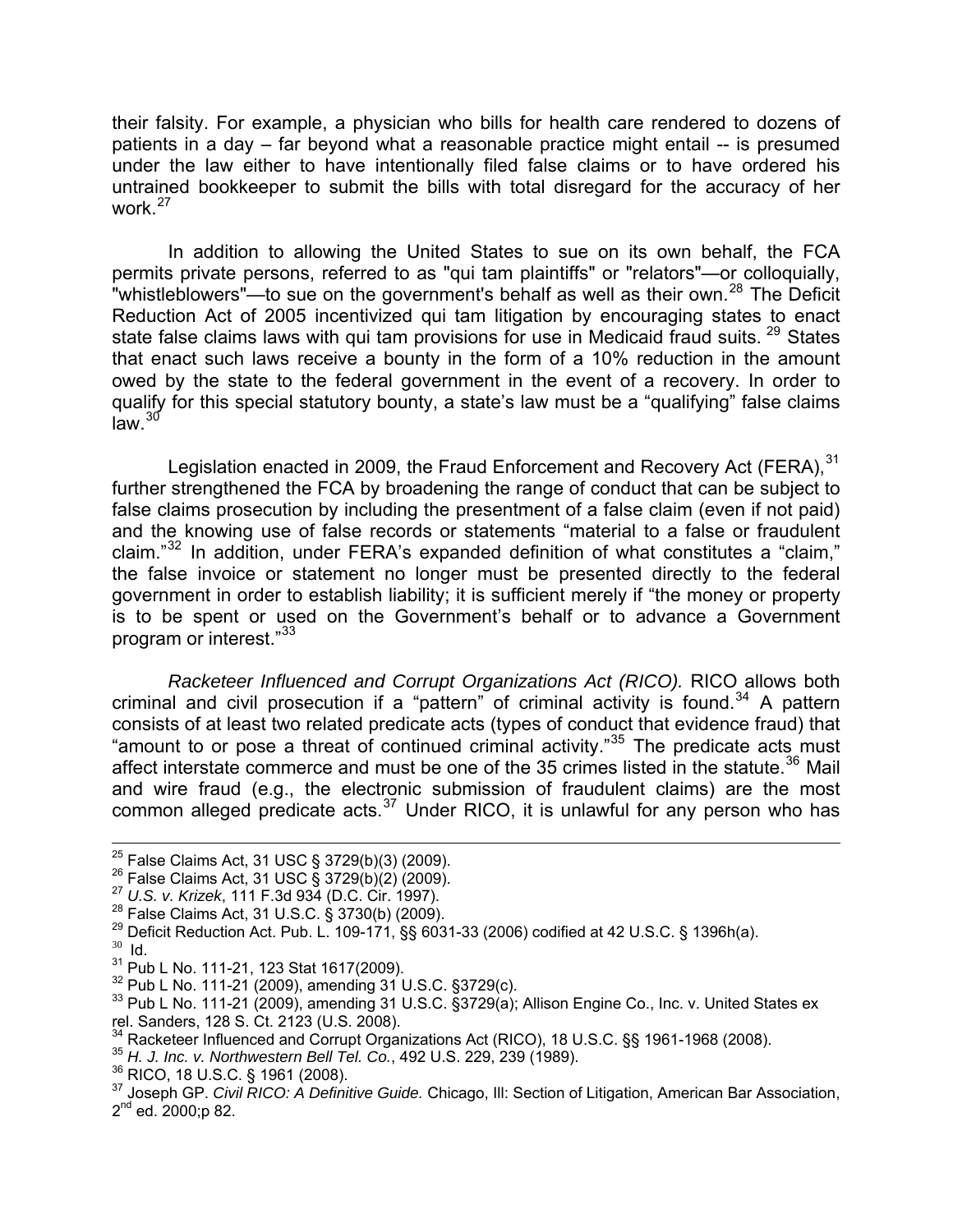participated directly or indirectly in a pattern of racketeering to use any money derived from those activities to invest in, acquire, maintain control in, or participate in the conduct of an "enterprise."<sup>[38](#page-7-0)</sup>

*The Anti-Kickback Statute.* Codified at §1128B of the Social Security Act, the law makes it a criminal offense to knowingly and willfully offer, pay, solicit, or receive any remuneration to induce or reward referrals of items or services reimbursable by a federal health care program.<sup>[39](#page-7-1)</sup> The definition of remuneration is broad and includes any kickback, bribe, or rebate.[40](#page-7-2) The statute is violated if remuneration is paid purposefully to induce or reward referrals of items or services payable by a federal health care program (e.g., if a hospital makes payments to a medical practice to incentivize referrals of its Medicare business). The statute itself has several exceptions<sup>[41](#page-7-3)</sup> and the Department of Health and Human Services has promulgated safe-harbor regulations shielding certain activities such as employment relationships, investment interests, certain referral services, and other types of payments that are not considered remuneration for the purpose of the Act.<sup>4</sup>

*The Stark Statute*. Often referred to by the name of the Representative who was its chief sponsor, the legislation, codified at §1877 of the Social Security Act, was enacted to "address the strain placed on Medicare Trust fund by the overutilization of certain medical services by physicians who, for their own financial gain rather than their patients' medical need, referred patients to entities in which the physicians held a financial interest."[43](#page-7-5) The Act, which contains certain limitations and exceptions, prohibits physicians from referring patients to entities that furnish "designated health services" ("DHS") in situations in which there exists a financial relationship between the entity and the physician or an immediate family member. $44$ 

*The Health Insurance Portability and Accountability Act ("HIPAA").* HIPAA federalized the crime of health care fraud by making it illegal for anyone to knowingly and willfully defraud any health care benefit program (public or private) or to obtain by means of false representations any money or property of a health care benefit program[45](#page-7-7), make false or fictitious statements "in any matter involving a health care benefit program,"<sup>[46](#page-7-8)</sup> embezzle, convert, or steal any funds, property, or assets of a health care benefit program,<sup>[47](#page-7-9)</sup> or obstruct, delay, prevent, or mislead the investigation of federal health care offenses.<sup>[48](#page-7-10)</sup> HIPAA also requires the establishment of the Health

 $\overline{a}$ 

<span id="page-7-1"></span>

<span id="page-7-2"></span>

<span id="page-7-3"></span>

<span id="page-7-5"></span><span id="page-7-4"></span>

<span id="page-7-0"></span><sup>&</sup>lt;sup>38</sup> RICO, 18 U.S.C. § 1962 (2008).<br><sup>39</sup> 42 USC § 1320a-7b (2007).<br><sup>40</sup> 42 USC § 1320a-7b(b)(1) (2007).<br><sup>41</sup> 42 USC § 1320a-7b(b)(3) (2007).<br><sup>42</sup> 42 CFR 1001.952 (2009).<br><sup>43</sup> 4*m. Lithotripsy Soc'y v. Thompson*, 215 F. Sup

<span id="page-7-6"></span>

<span id="page-7-9"></span><span id="page-7-8"></span><span id="page-7-7"></span>

<span id="page-7-10"></span>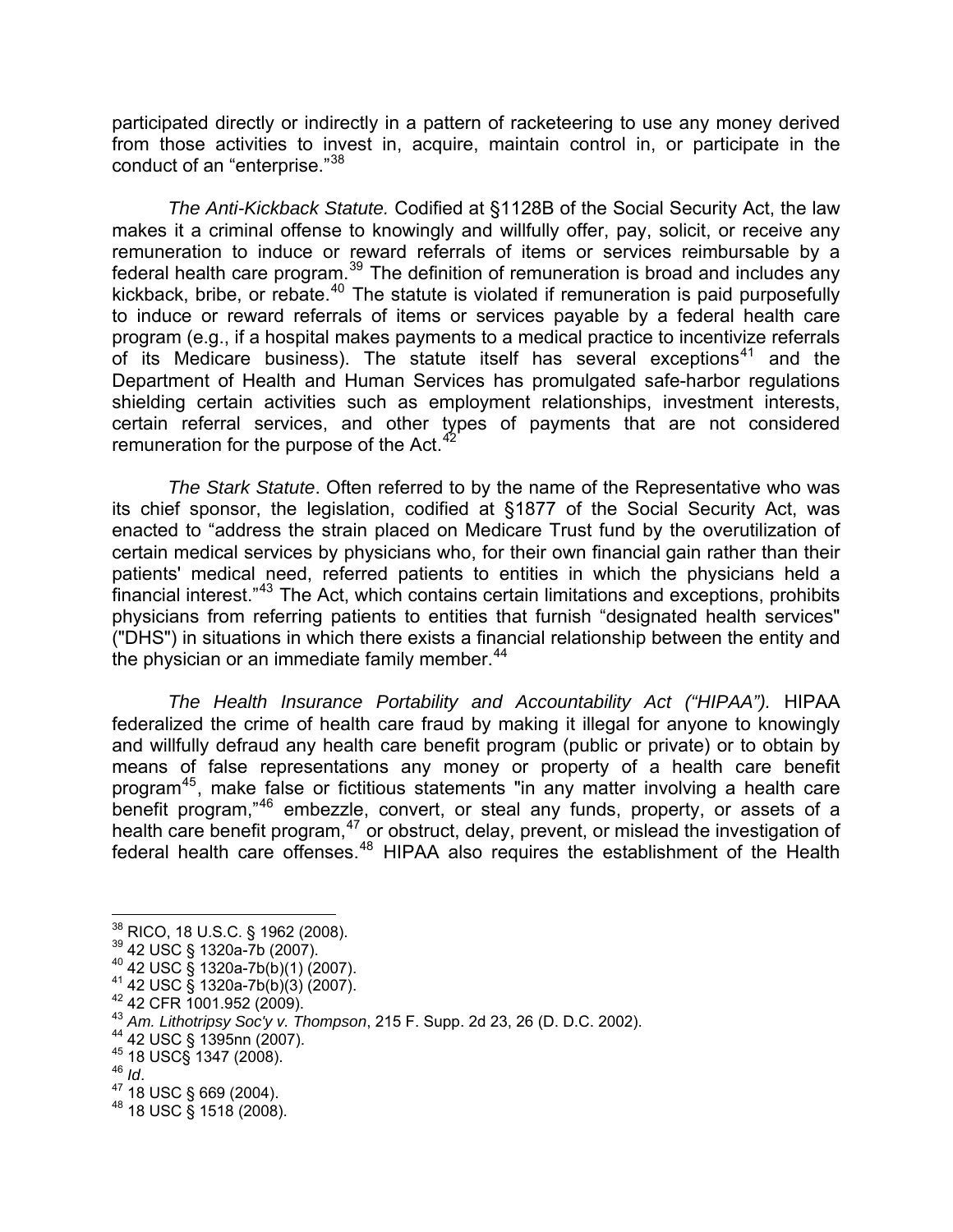Care Fraud and Abuse Control Program, which coordinates federal, state, and local law enforcement programs to control fraud and abuse.<sup>[49](#page-8-0)</sup>

#### Federal Oversight and Administration of Health Care Anti-Fraud Efforts

Although the Federal Bureau of Investigation is the primary investigatory agency involved in health care fraud, the successful resolution of anti-fraud efforts involves the combined investigative efforts and resources of the HHS Office of the Inspector General (OIG), Department of Justice (DOJ), Medicaid Fraud Control Units (MFCU), and other law enforcement agencies.

OIG shares enforcement responsibility under the anti-kickback statute with the DOJ, which prosecutes criminal cases on behalf of the United States. OIG investigates allegations of illegal kickbacks and works with DOJ and the United States Attorneys to prosecute criminal cases. In addition, OIG supports DOJ's civil prosecutions under the False Claims Act. Under joint direction of the Attorney General and the Secretary of the Department of Health and Human Services, the national Health Care Fraud and Abuse Control Program (HCFAC) is designed to coordinate federal, state and local law enforcement activities with respect to health care fraud.<sup>[50](#page-8-1)</sup> The Centers for Medicare & Medicaid Services (CMS) is also engaged in combating Medicaid provider fraud, waste, and abuse through the Medicaid Integrity Program (MIP).<sup>[51](#page-8-2)</sup>

#### **State Fraud Laws**

In addition to common law fraud and general fraud statutes, states have enacted specific laws aimed at health care fraud, which typically are part of the implementation of federal law.[52](#page-8-3) State fraud laws vary; some are of general application while others specifically target health insurance and Medicaid fraud. Fraud violations can result in concurrent or subsequent federal sanctions, and state sanctions can be more serious than their federal counterparts.<sup>[53](#page-8-4)</sup>

## False Claims Acts

 Prior to the federal False Claims Act ("FCA") amendment, no state had a false claims act with qui tam provisions.<sup>[54](#page-8-5)</sup> Currently, 23 states and the District of Columbia have adopted qui tam statutes. (Table 1).<sup>[55](#page-8-6)</sup> Although modeled after the federal FCA,

<sup>&</sup>lt;sup>49</sup> 42 U.S.C. 1320a-7c (2007).

<span id="page-8-1"></span><span id="page-8-0"></span><sup>&</sup>lt;sup>50</sup> Department of Health and Human Services and The Department of Justice (2008). Health Care Fraud and Abuse Control Program Annual Report For FY 2007. November 2008.

<span id="page-8-2"></span><sup>&</sup>lt;sup>51</sup> 42 USC 1396u-6; *See also* Centers for Medicare and Medicaid Services. Medicaid Integrity Program

<span id="page-8-3"></span>Overview. Available at: <http://www.cms.hhs.gov/MedicaidIntegrityProgram/><br><sup>52</sup> Fleps C. *Health Care Fraud & Abuse Compliance Manual*. Aspen Publishers; 2002: Part 1 § 2.<br><sup>53</sup> *Id* 

<span id="page-8-5"></span><span id="page-8-4"></span><sup>54</sup> Broderick CO. *Qui Tam Provisions and the Public Interest: An Empirical Analysis*, 107 Colum. L. Rev. 949, 956: 2007.

<span id="page-8-6"></span><sup>&</sup>lt;sup>55</sup> <http://www.taf.org/statefca.htm>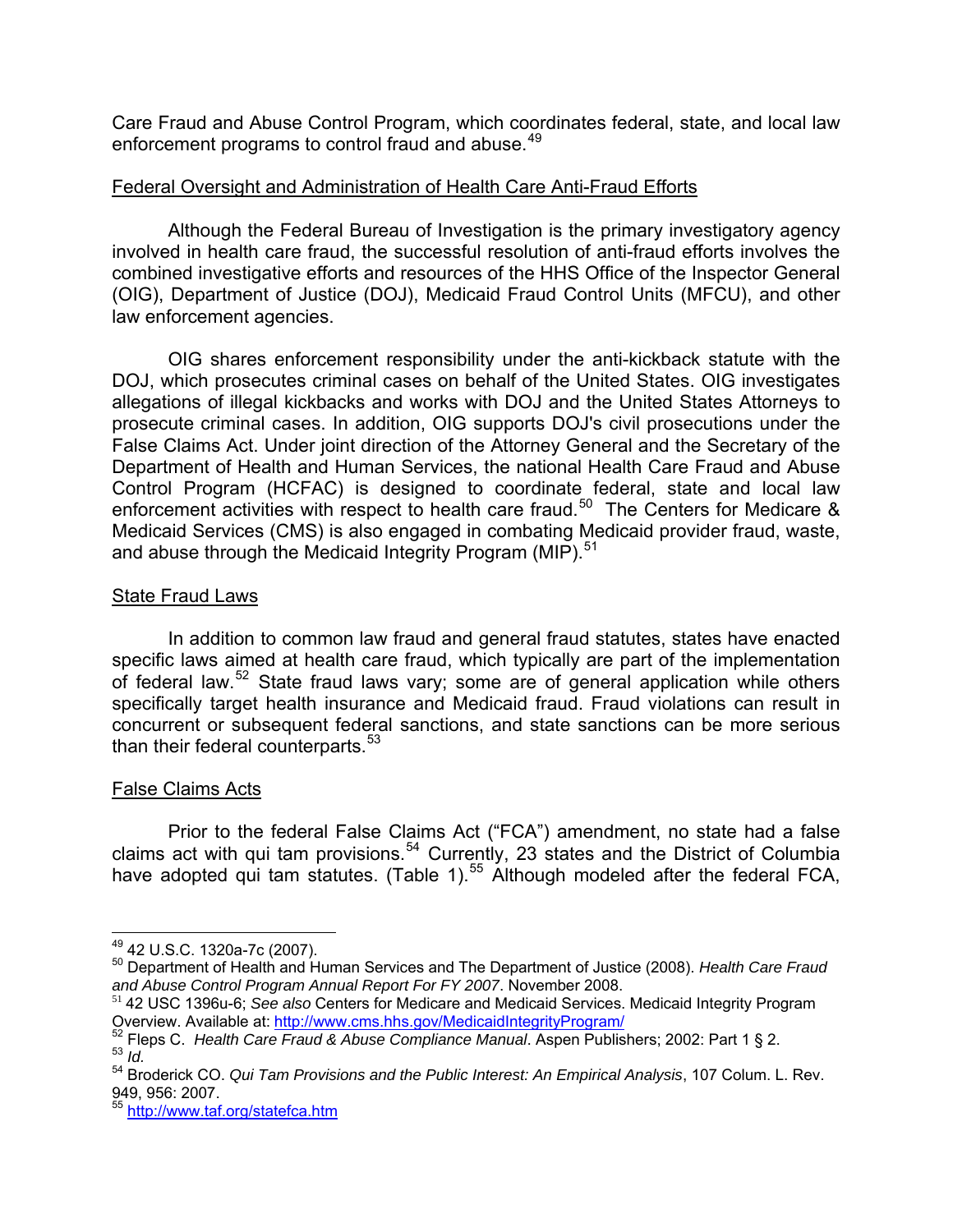state false claims acts show some state-to-state variation.<sup>[56](#page-9-0)</sup> Among states whose false claims acts contain qui tam provisions, 17 states and the District of Columbia incorporate these provisions into a general false claims law that does not solely target Medicaid. California was the first state to adopt a qui tam statute,<sup>[57](#page-9-1)</sup> and the California law resembles the federal FCA, imposing liability for, among other acts, knowingly presenting a false claim and conspiring to present a false claim.<sup>[58](#page-9-2)</sup> New York's false claims act is also similar to the federal FCA; unlike the federal FCA, however, the New York law specifically excludes local governments as well as the state government from liability.<sup>[59](#page-9-3)</sup>

 The remaining five states whose laws contain qui tam provisions have enacted laws that are specific to the Medicaid program (see Table 1).<sup>[60](#page-9-4)</sup> The Texas false claims law includes prohibitions on knowingly or intentionally making false statements to obtain Medicaid benefits, failing or concealing facts that affect the right to Medicaid, and making false claims to Medicaid. $61$  Nine additional states have general false claims acts that do not contain qui tam provisions (Table 1).

The Deficit Reduction Act (DRA) of  $2005^{62}$  $2005^{62}$  $2005^{62}$  incentivizes the state enactment of false claims laws by permitting states to retain up to 10% of amounts that otherwise would be repaid to the federal government in the event of a fraud recovery.<sup>[63](#page-9-7)</sup> This bounty provision works to incentivize states to "enact compliant false claims acts."<sup>[64](#page-9-8)</sup> In order for a state to qualify for the FMAP recovery incentive, its false claims act must meet the following requirements: (1) the law must establish "liability to the State for false or fraudulent claims described in [the FCA] with respect to any expenditures related to State Medicaid plans described in §1903(a) of the Act<sup>"[65](#page-9-9)</sup>; (2) the law must contain "provisions that are at least as effective in rewarding and facilitating qui tam actions for false or fraudulent claims as those described" in the  $FCA^{66}$  $FCA^{66}$  $FCA^{66}$ ; (3) the law must contain "a requirement for filing an action under seal for 60 days with review by the State Attorney General;<sup>"[67](#page-9-11)</sup> and (4) the law must contain "a civil penalty that is not less than the amount of the civil penalty authorized under" the FCA.<sup>[68](#page-9-12)</sup>

<span id="page-9-8"></span>[http://assets.opencrs.com/rpts/RL32950\\_20090202.pdf](http://assets.opencrs.com/rpts/RL32950_20090202.pdf).<br><sup>[64](http://assets.opencrs.com/rpts/RL32950_20090202.pdf)</sup> 48 N.H.B.J. 6, 11.<br><sup>65</sup> 42 USC § 1396h(b)(1) (2007).<br><sup>66</sup> 42 USC § 1396h(b)(2) (2007).

<sup>1</sup> 

<span id="page-9-1"></span><span id="page-9-0"></span><sup>&</sup>lt;sup>56</sup> Fleps, *supra* note 52 at Part 7 §5.<br><sup>57</sup> Boese JT. *Civil False Claims and Qui Tam Actions*, 3<sup>rd</sup> ed. Aspen Law & Business, New York, NY: 2003: §6.01.

<span id="page-9-2"></span><sup>58</sup> *Id.* 

<span id="page-9-7"></span><span id="page-9-6"></span>

<span id="page-9-5"></span><span id="page-9-4"></span><span id="page-9-3"></span> $^{60}$  <http://www.taf.org/statefca.htm><br> $^{61}$  Tex. Hum. Res. Code Ann. §§ 36.001-36.117.<br> $^{62}$  Pub L No. 109-171 §§6031-6033 (2005).<br> $^{62}$  Grady A. Congressional Research Service Report for Congress, Medicaid: The Feder *Assistance Percentage (FMAP) 2009*, Available at:

<span id="page-9-9"></span>

<span id="page-9-11"></span><span id="page-9-10"></span><sup>67 42</sup> USC § 1396h(b)(2) (2007).<br>
68 42 USC § 1396h(b)(3) (2007).

<span id="page-9-12"></span>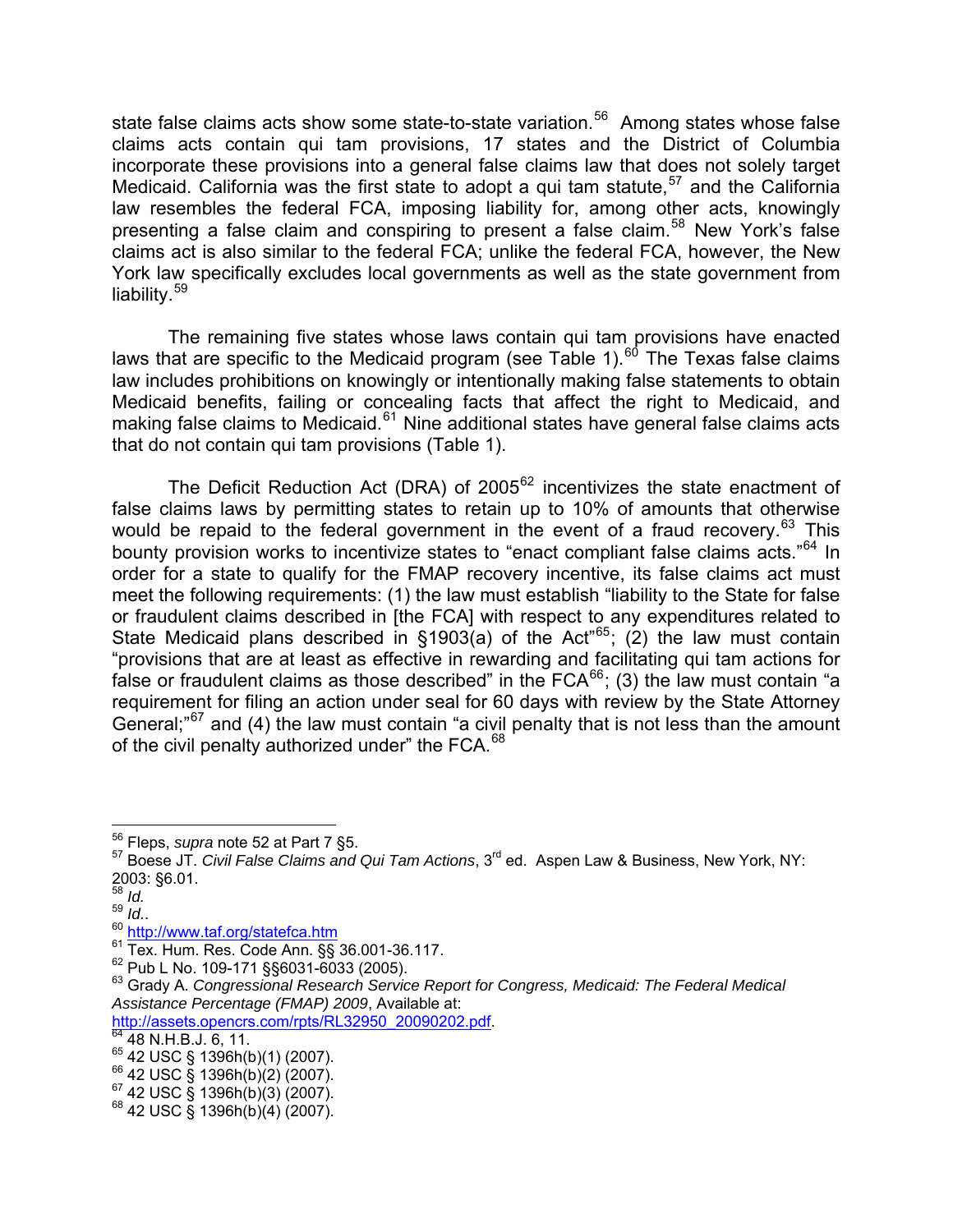The HHS Office of the Inspector General reviews state false claims laws to determine if the satisfy the  $FMAP$  reduction requirements.<sup>[69](#page-10-0)</sup> Currently, OIG has determined that 14 states have false claims acts that meet the DRA requirements (Table 1).<sup>[70](#page-10-1)</sup> Of the 10 states with the largest Medicaid populations,<sup>[71](#page-10-2)</sup> 6 have enacted false claims acts meeting federal requirements. Florida's law has not been deemed to meet federal standards, and 3 states (North Carolina, Ohio, and Pennsylvania) have failed to enact legislation.<sup>[72](#page-10-3)</sup> Figure 1.

#### **Figure 1. False Claims Act Laws Meeting Federal Requirements in the Ten Largest Medicaid States**

**California** Florida Georgia Illinois Michigan New York North Carolina Ohio Pennsylvania Texas √ √ √ √ √

## Anti Kickback Laws

 Thirty-seven states and the District of Columbia have anti-kickback laws (Table 1).<sup>[73](#page-10-4)</sup> These laws are either general in application or Medicaid specific.<sup>[74](#page-10-5)</sup> State antikickback laws are "typically applicable to all payers" while the "federal anti-kickback statute only applies to payments related to items and services provided under a federal health care program."[75](#page-10-6) States' anti-kickback statutes vary widely, are usually not modeled after the federal law, and often lack the intent requirements of the federal law.<sup>[76](#page-10-7)</sup> Medicaid-specific anti-kickback laws, by contrast, typically are modeled after federal law, although there can be variation, both among states and within a state, by service.<sup>[77](#page-10-8)</sup> State laws vary in the extent to which they include the types of safe harbor

 $\overline{a}$ 

<span id="page-10-2"></span><span id="page-10-1"></span>

<span id="page-10-0"></span><sup>&</sup>lt;sup>69</sup> 42 USC § 1396h(b) (2007).<br><sup>70</sup> State False Claim Act Reviews, <u>http://oig.hhs.gov/fraud/falseclaimsact.asp</u><br><sup>71</sup> California, Florida, Georgia, Illinois, Michigan, New York, North Carolina, Ohio, Pennsylvania, and Texas.<br><sup>72</sup> http://www<u>.taf.org/statefca.htm</u>.

<span id="page-10-4"></span><span id="page-10-3"></span><sup>&</sup>lt;sup>73</sup> [Fabrikant R, Kalb PE, Hopson](http://www.taf.org/statefca.htm) MD, Bucy PH (2002) *Health care fraud: Enforcement and Compliance*. New York: Law Journal Press; 2002; §2.03.

<span id="page-10-5"></span><sup>74</sup> Tully WB. *BNA Fraud & Abuse Compliance Portfolio 1500: Federal Anti-Kickback Law*. Bna Books; 1996: § 8(C)(1).

<sup>&</sup>lt;sup>75</sup> Steiner J. *Health Law and Compliance Update, 2008 Edition* § 5.02(c) (2008).

<span id="page-10-8"></span><span id="page-10-7"></span><span id="page-10-6"></span><sup>&</sup>lt;sup>76</sup> Fabrikant, *supra* note 73.<br><sup>77</sup> Fabrikant, *supra* note 73.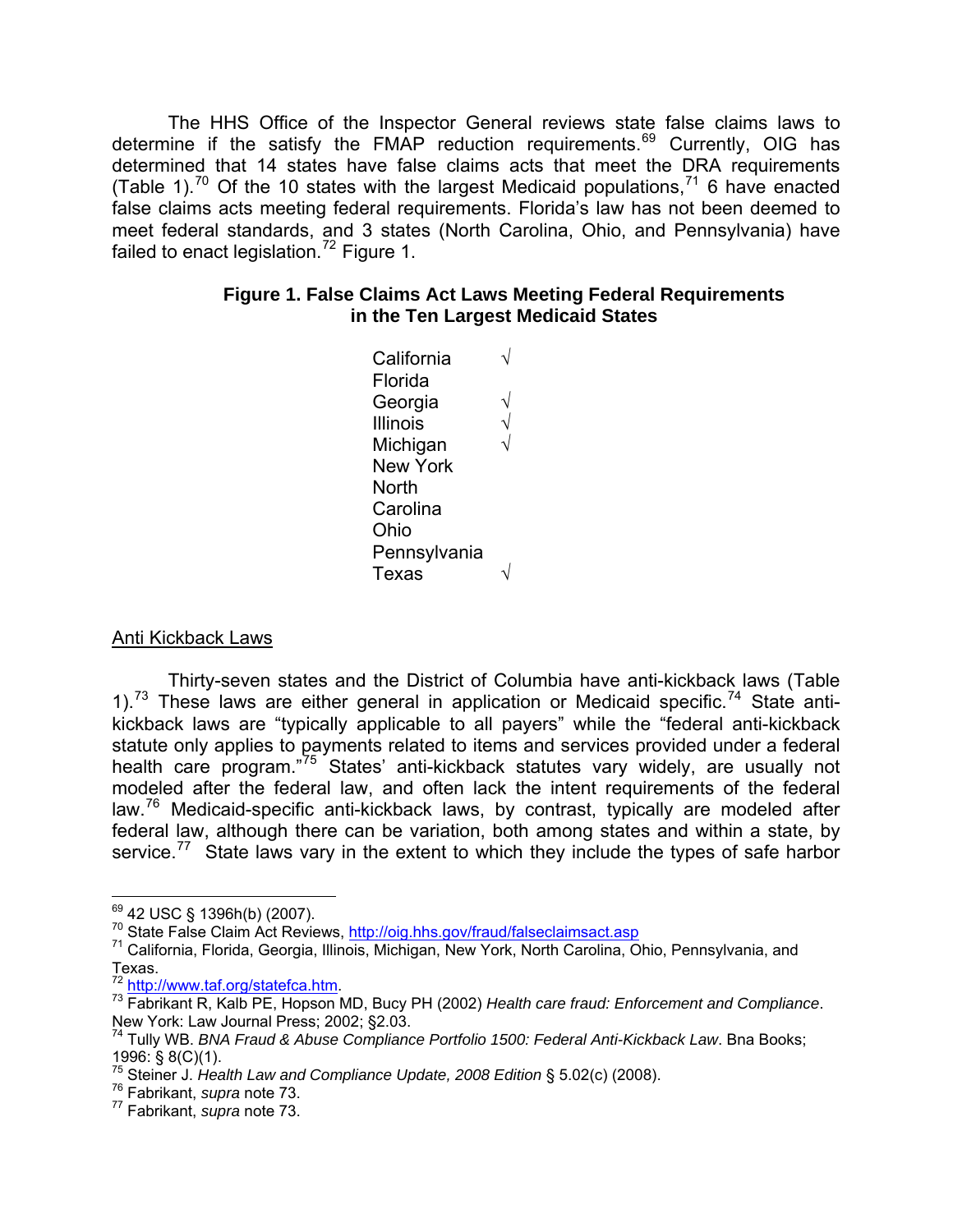provisions found in the federal statute.<sup>[78](#page-11-0)</sup> For example, the federal Anti-Kickback statute exempts remunerations paid by an employer to a bone fide employee; $^{79}$  $^{79}$  $^{79}$  on the other hand, Florida's anti-kickback statute does not.<sup>[80](#page-11-2)</sup> The relatively broad nature of many state anti-kickback laws makes state level enforcement a "much easier pursuit requiring less proof than would be needed to prove a violation of the federal statute."<sup>[81](#page-11-3)</sup> However, at least one state court has held that a state anti-kickback law is preempted by federal anti-kickback law. [82](#page-11-4)

#### Self-Referral Laws

Often referred to as "mini-Stark" laws, $83$  thirty-four states have enacted laws restricting self-referral by health care providers (Table1).<sup>[84](#page-11-6)</sup> Laws vary by jurisdiction, but in general they fall into three main categories: 1) laws that are nearly identical to Stark laws applied to state programs; 2) laws that prohibit all self-referrals; and 3) laws with a disclosure requirement of financial interests to patients.<sup>[85](#page-11-7)</sup> In a number of cases, state mini-Stark statutes simply incorporate the terms of the federal law by reference.<sup>86</sup>

In the case of state laws that ban all self-referrals (thereby establishing standards more stringent than the federal self-referral statute), physicians are banned from any ownership interest in hospitals or other facilities to which they refer their patients.<sup>[87](#page-11-8)</sup> State statutes requiring only disclosure vary widely across the states, but most require disclosure in writing to the patient.  $88$ 

Whatever forms the state self-referral laws take, some state statutes may reach self-referrals not covered by the federal prohibition. Of particular interest, state law may extend to "referrals paid for by payors other than Medicare and Medicaid, referrals by practitioners other than physicians, and referrals for services other than those designated by the federal law."[89](#page-11-10) In contrast, other state laws are more flexible than the Stark laws in providing broader exceptions to prohibitions on referrals.<sup>[90](#page-11-11)</sup>

#### State Oversight: Medicaid Fraud Control Units

 State oversight of health care fraud has expanded considerably over the past two decades, spurred on by the fraud problem and by federal reforms.

 $\overline{a}$ 

<span id="page-11-11"></span><span id="page-11-10"></span><sup>89</sup> *Id.* 

<sup>90</sup> *Id.* 

<span id="page-11-0"></span><sup>78</sup> Steiner, *supra* note 75.

<span id="page-11-1"></span>

<sup>&</sup>lt;sup>79</sup> 42 USC §1320a-7b(b)(3)(B).<br><sup>80</sup> Fla. Stat. § 409.920(2)(e) (2000).<br><sup>81</sup> *Id.* 

<span id="page-11-4"></span><span id="page-11-3"></span><span id="page-11-2"></span><sup>82</sup> *See State v. Harden,* 938 So. 2d 480 (Fla. 2006). 83 Steiner, *supra* note 75.

<span id="page-11-5"></span><sup>84</sup> Fabrikant, *supra* note 73.

<span id="page-11-7"></span><span id="page-11-6"></span><sup>85</sup> Bethard R. *Physician Self-Referral: Beyond Stark II*, 43 Brandeis L.J. 465, 474 (2005).<br><sup>86</sup> *Id.* 

<span id="page-11-8"></span><sup>87</sup> *Id.* 

<span id="page-11-9"></span><sup>88</sup> Gosfield AG. *Medicare and Medicaid Fraud and Abuse.* §3.30; 2008 ed. Eagan (MN): Thompson/West; 2008.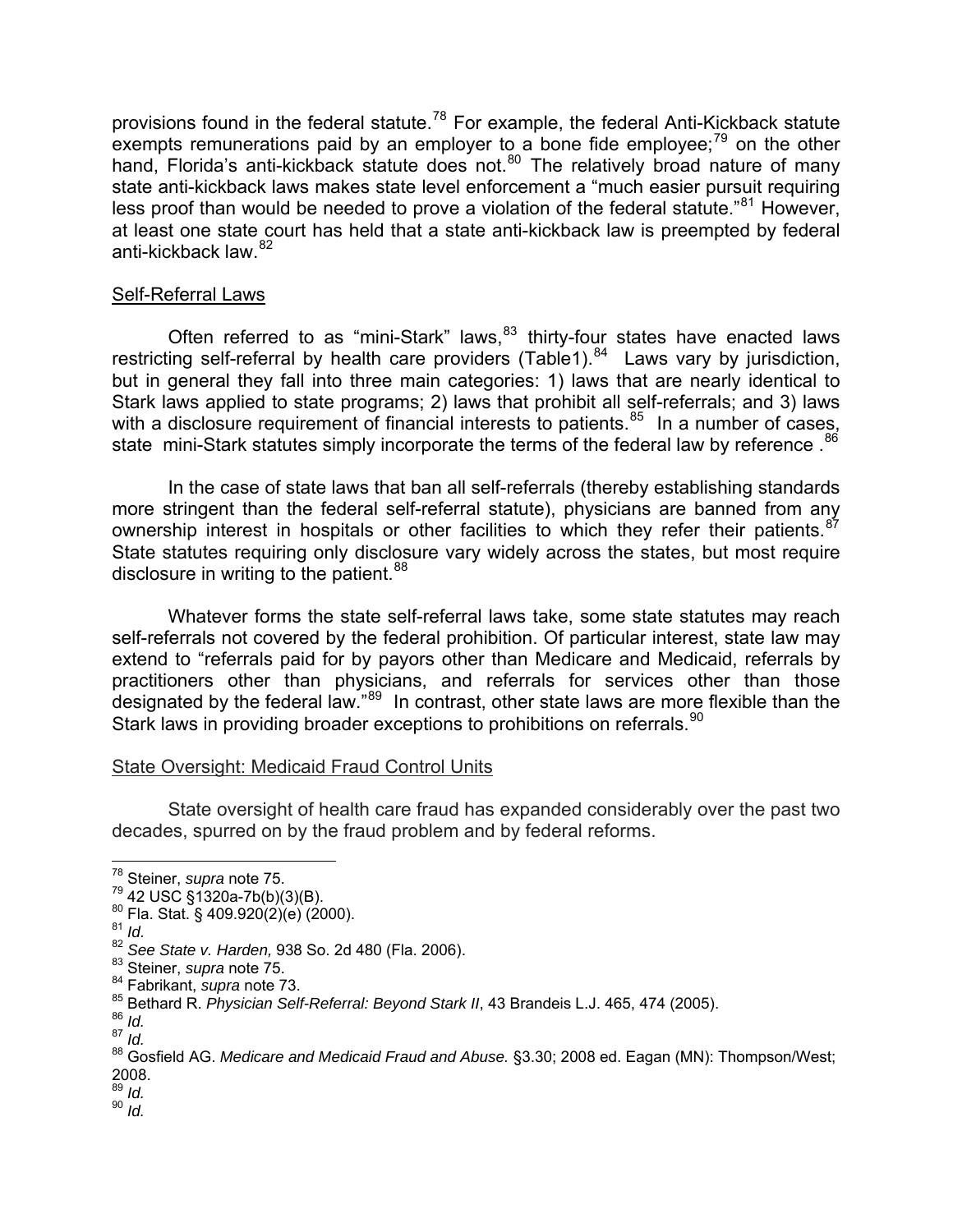The Medicaid and Medicare Anti-Fraud and Abuse Amendments of 1977<sup>[91](#page-12-0)</sup> provide 90% matching funds over a three-year time period to states that established Medicaid Fraud Abuse and Control Units (MFCUs) meeting certain requirements.<sup>[92](#page-12-1)</sup> The federal funding became permanent three years later, providing federal contributions of 90% toward the establishment of a MFCU and 75% federal contributions thereafter. <sup>[93](#page-12-2)</sup> The Omnibus Budget Reconciliation Act of 1993 required each state to establish a MCFU or obtain a waiver from the federal government.<sup>[94](#page-12-3)</sup> Currently 49 states and the District of Columbia have MFCUs;<sup>[95](#page-12-4)</sup> only North Dakota operates without a MFCU and with a federal waiver. [96](#page-12-5)

MFCUs are usually located within the office of the state Attorney General<sup>[97](#page-12-6)</sup> and have responsibility for both the detection and investigation of fraud and fraud prosecution oversight. In addition, the MFCUs oversee instances of nursing home abuse and fraud in program administration. $98$  The MCFUs investigate their cases based on local policies<sup>[99](#page-12-8)</sup> and bring the cases in state courts using state laws.<sup>[100](#page-12-9)</sup> Part of the National Association of Attorneys General, the National Association of Medicaid Fraud Control Units links the individual state MFCUs and seeks to "improve the quality of Medicaid fraud investigations and prosecutions.<sup>[101](#page-12-10)</sup>

 $\overline{a}$  $\frac{91}{1}$  Medicaid and Medicare Anti-Fraud and Abuse Amendments of 1977, Pub L No. 95-142.

<span id="page-12-1"></span><span id="page-12-0"></span><sup>92</sup> Department of Health and Human Services Office of Inspector General (2003). *State Medicaid Fraud Control Units Annual Report Fiscal Year 2003 1*, *available at*

[http://oig.hhs.gov/publications/docs/mfcu/MCFU2003.pdf.](http://oig.hhs.gov/publications/docs/mfcu/MCFU2003.pdf) .<br><sup>[93](http://oig.hhs.gov/publications/docs/mfcu/MCFU2003.pdf)</sup> *Id.* 

<span id="page-12-3"></span><span id="page-12-2"></span><sup>94</sup> *Id.*<br>95 http://www.namfcu.net/states.

<span id="page-12-5"></span><span id="page-12-4"></span><sup>96</sup> <http://www.namfcu.net/about-us/about-mfcu>.<br><sup>97</sup> Fleps, *supra* note 52 at Part 7 §2.<br><sup>98</sup> *Id* 

<span id="page-12-8"></span><span id="page-12-7"></span><span id="page-12-6"></span><sup>99</sup> *Id.* 

<span id="page-12-9"></span><sup>100</sup> Blank SM, Kaspisin JA, White AC. (2009). *Health Care Fraud,* Am. Crim. L. Rev. 2009; 46:701, 757.

<span id="page-12-10"></span><sup>&</sup>lt;sup>101</sup> http://www.naag.org/medicaid\_fraud.php.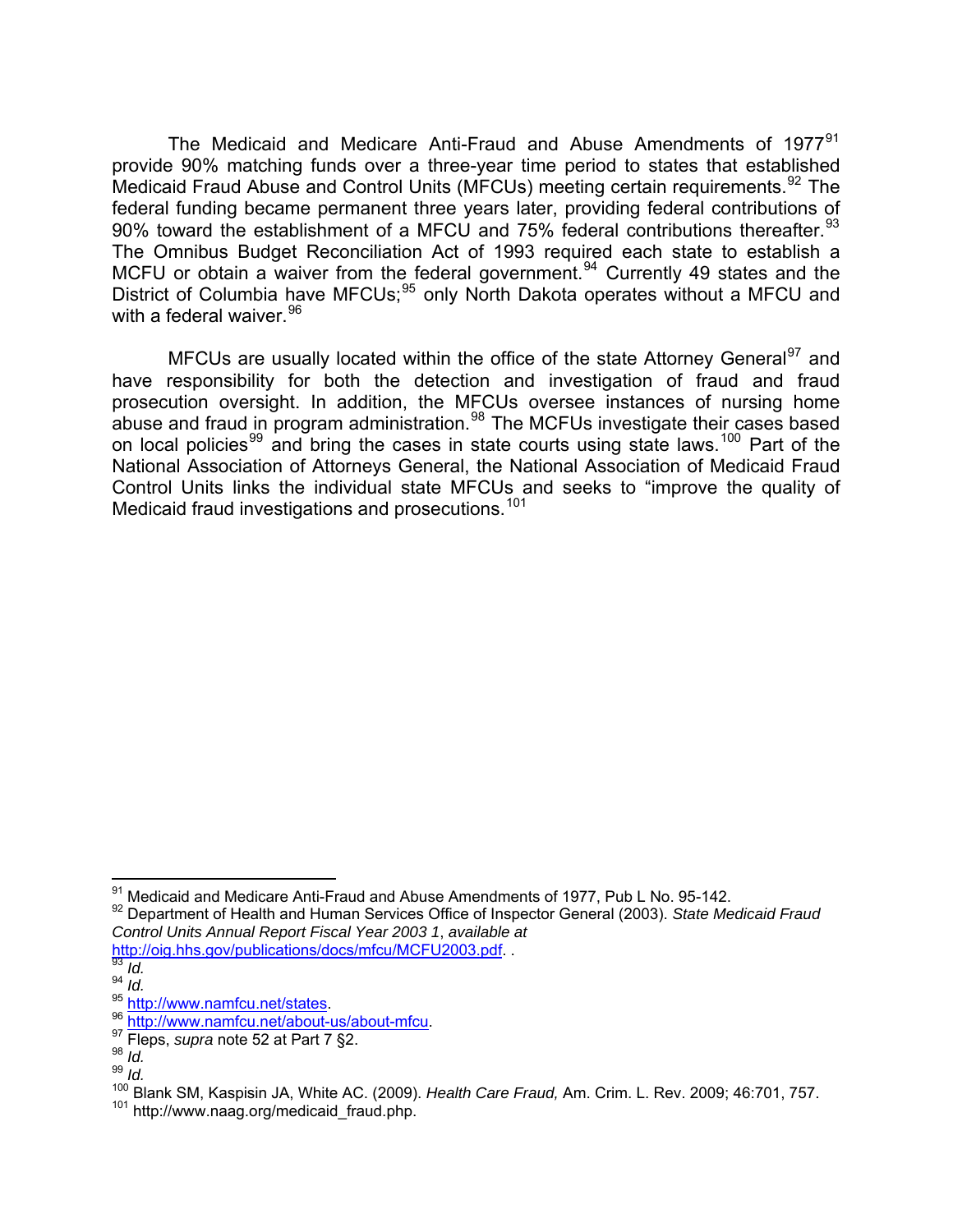# **Table 1: State Fraud Laws (2009)**

| <b>State</b>                   | <b>False Claims Act</b>       | <b>Anti Kickback Laws</b>    | <b>Self-Referral Laws</b>    |
|--------------------------------|-------------------------------|------------------------------|------------------------------|
|                                | $\checkmark$ FCA with qui tam |                              |                              |
|                                | provisions                    |                              |                              |
|                                | + Act applies to              |                              |                              |
|                                | Medicaid Only                 |                              |                              |
|                                | *meets DRA                    |                              |                              |
|                                | requirements                  |                              |                              |
|                                | • FCA without qui tam         |                              |                              |
| Alabama                        |                               | ✔                            |                              |
| Alaska                         |                               |                              |                              |
| Arizona                        | $\blacksquare$                | $\checkmark$                 | ✓                            |
| Arkansas                       | ٠                             | ✓                            | ✔                            |
| California                     | $\overline{\checkmark}$       | ✓                            | ✔                            |
| Colorado                       | $\bullet$                     | ✓                            |                              |
| Connecticut                    | $\blacksquare$                | ✓                            | ✓                            |
| Delaware                       | ✓                             | ✓                            |                              |
| District of                    | ✓                             | ✔                            |                              |
| Columbia                       |                               |                              |                              |
| Florida                        | ✔                             | ✓                            | ✓                            |
| Georgia                        | $\sqrt{+^*}$                  | $\overline{\phantom{0}}$     | ✔                            |
| Hawaii                         | $\checkmark$                  |                              | ✔                            |
| Idaho                          | $\blacksquare$                |                              |                              |
| <b>Illinois</b>                | $\sqrt{*}$                    | ✔                            | ✔                            |
| Indiana                        | $\checkmark$                  | ✓                            | $\qquad \qquad \blacksquare$ |
| lowa                           | $\blacksquare$                | $\qquad \qquad \blacksquare$ |                              |
| Kansas                         | $\bullet$                     | ✔                            | ✓                            |
| Kentucky                       | $\blacksquare$                | ✓                            | ✓                            |
| Louisiana                      | $\overline{\checkmark}$       | ✓                            | ✓                            |
| Maine                          | Ξ.                            | $\overline{\phantom{0}}$     | ✓                            |
| Maryland                       | ۰                             | $\qquad \qquad \blacksquare$ | ✔                            |
| Massachusetts                  | $\overline{\checkmark}$       | ✓                            | ✔                            |
| Michigan                       | $\checkmark$ +*               | ✓                            | ✔                            |
| Minnesota                      | ✓                             | $\qquad \qquad \blacksquare$ | ✓                            |
| Mississippi                    | $\blacksquare$                | ✔                            |                              |
| Missouri                       | $\bullet$                     | ✔                            | ✔                            |
| Montana                        | ✓                             | ✔                            | ✔                            |
| Nebraska                       | ٠                             |                              |                              |
|                                | $\checkmark$                  | -                            |                              |
| Nevada<br><b>New Hampshire</b> | ✓                             | ✓                            | ✓                            |
|                                | ✔                             | ✓                            | ✔                            |
| New Jersey                     | ✓                             | √                            |                              |
| New Mexico                     | $\overline{\checkmark}$       | √                            | ✓                            |
| New York                       |                               |                              |                              |
| North Carolina                 | $\bullet$                     | ✓                            | ✓                            |
| North Dakota                   | ۰                             |                              |                              |
| Ohio                           | Ξ.                            | ✓                            | ✓                            |
| Oklahoma                       | ✓                             | ✓                            | ✓                            |
| Oregon                         | ۰                             |                              |                              |
| Pennsylvania                   | Ξ.                            | ✓                            | ✓                            |
| Rhode Island                   | $\overline{\checkmark}$       | √                            |                              |
| South Carolina                 |                               | ✓                            | ✓                            |
| South Dakota                   | $\blacksquare$                |                              |                              |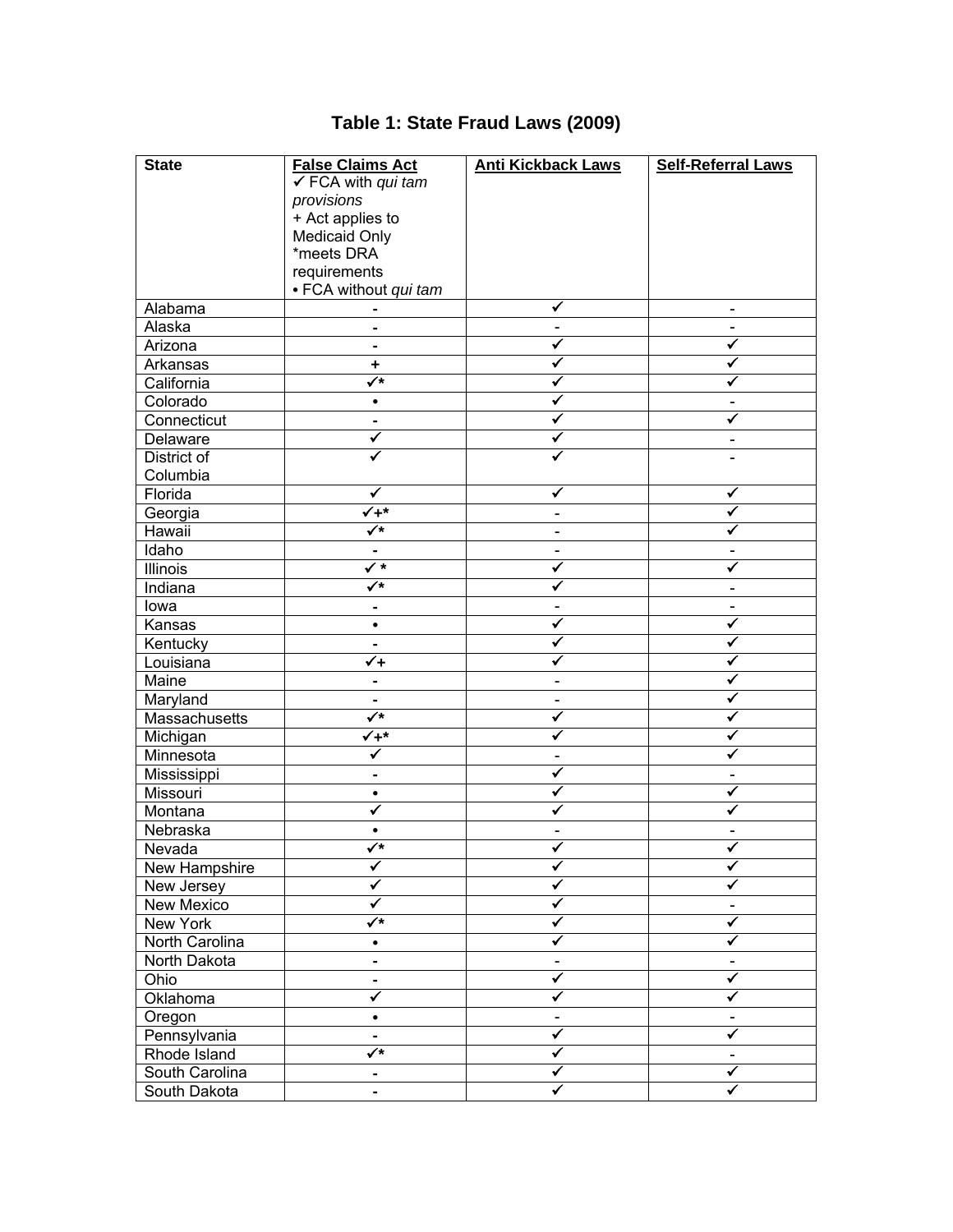| <b>State</b>  | <b>False Claims Act</b>       | <b>Anti Kickback Laws</b> | <b>Self-Referral Laws</b> |
|---------------|-------------------------------|---------------------------|---------------------------|
|               | $\checkmark$ FCA with qui tam |                           |                           |
|               | provisions                    |                           |                           |
|               | + Act applies to              |                           |                           |
|               | <b>Medicaid Only</b>          |                           |                           |
|               | *meets DRA                    |                           |                           |
|               | requirements                  |                           |                           |
|               | • FCA without qui tam         |                           |                           |
| Tennessee     | $\checkmark^*$                |                           |                           |
| Texas         | $V^*$                         |                           |                           |
| Utah          |                               |                           |                           |
| Vermont       |                               |                           |                           |
| Virginia      | $\checkmark$                  |                           |                           |
| Washington    |                               |                           |                           |
| West Virginia |                               |                           |                           |
| Wisconsin     | $V_+$ *                       |                           |                           |
| Wyoming       | -                             |                           |                           |
| Total         | 23 <sub>1</sub>               | 37                        | 34                        |
|               | $9 \cdot$                     |                           |                           |
|               | 6+                            |                           |                           |
|               | 14*                           |                           |                           |

Source: Information on State Fraud Laws was obtained by a web-based search of CCH Health, Human Resources, and Labor Database accessed July 29, 2009, and Fabrikant R, Kalb PE, Hopson MD, Bucy PH (2002) *Health Care Fraud, supra* note 75 § 2.03.

## **How Widespread is Health Care Fraud and What Forms Does it Take?**

 As noted, fraud is both widespread and frequently associated with the health care industry.

Estimates are that 80% of healthcare fraud is committed by medical providers, 10% by consumers, and the balance by others, such as insurers themselves and their employees.<sup>[102](#page-14-0)</sup> According to the National Health Care Anti-Fraud Association, the majority of healthcare fraud is committed by dishonest providers.<sup>[103](#page-14-1)</sup> The most common types of provider fraud are:

- billing for services that were never rendered; billing for more expensive services or procedures than were actually provided or performed ("upcoding");
- performing medically unnecessary services solely for the purpose of generating insurance payments;
- misrepresenting non-covered treatments as medically necessary;
- falsifying a patient's diagnosis to justify tests, surgeries or other procedures that aren't medically necessary;

<span id="page-14-0"></span><sup>1</sup> 102 Coalition Against Insurance Fraud. *Go Figure: fraud data*. Available at [www.insurancefraud.org/stats.htm](http://www.insurancefraud.org/stats.htm). Accessed on October 19, 2009.

<span id="page-14-1"></span><sup>103</sup> National Healthcare Anti-Fraud Association, *supra* note 1.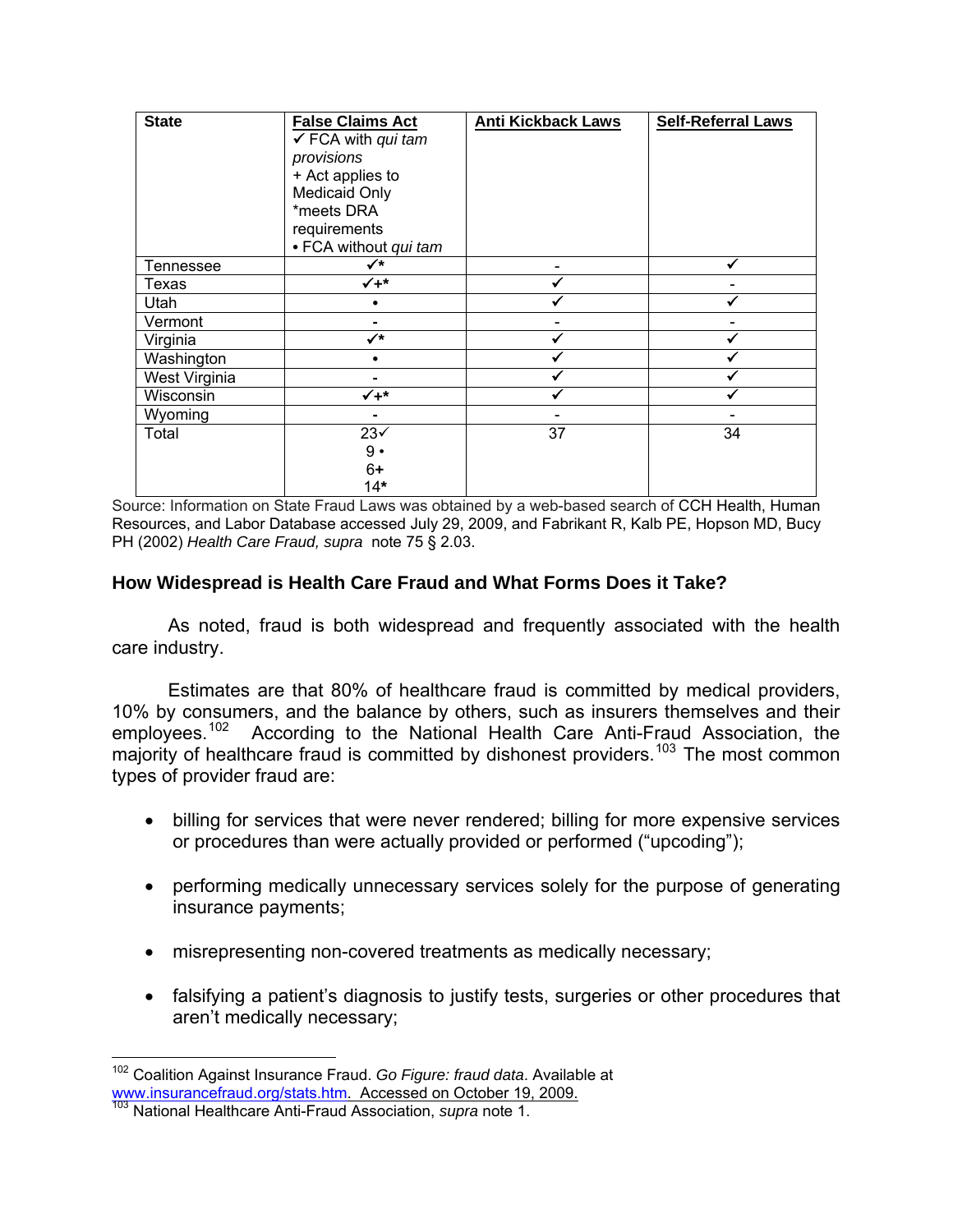- billing a patient more than the co-pay amount for services that were prepaid;
- accepting kickbacks for patient referrals;
- waiving patient co-pays or deductibles;
- over-billing the insurance carrier or benefit plan:  $104$  and
- unbundling, that is, the practice of submitting bills in a fragmented fashion in order to maximize the reimbursement for various tests or procedures that are required to be billed together at a reduced cost.<sup>[105](#page-15-1)</sup>

 Table 2 presents an illustrative overview of the types of fraudulent conduct that have been pursued in court or reported in the press in recent years. These examples have been drawn from a systematic search of reported actions using legal search engines, as well as a review of legal journal and news articles on health care fraudrelated actions.

The types of fraud recovery actions described in Table 2 might be pursued privately by health insurers as civil fraud cases, while, as noted, state Attorneys General or the United States Department of Justice also have wide-ranging powers under state and federal law to pursue health care fraud under numerous legal theories.

# **Table 2. Examples of Health Care Fraud across the Health Care Industry: Private Health Insurance, Medicare, and Medicaid**

<span id="page-15-4"></span>

| <b>Accused Company</b>      | <b>Industry</b>     | <b>Type of Fraud</b>                                                                                                     | <b>Recovery</b><br>(Year)     |
|-----------------------------|---------------------|--------------------------------------------------------------------------------------------------------------------------|-------------------------------|
| UnitedHealth <sup>106</sup> | <b>Managed Care</b> | Underpaid consumers (10%-<br>28%) by manipulating<br>database it used to pay<br>customers for out-of-network<br>services | \$350 million<br>(2008)       |
| McKesson <sup>107</sup>     | Pharmaceutical      | Fraudulently inflated prices of<br>approximately 450<br>drugs<br>charged to insurers<br>and and<br>consumers             | \$350 million $108$<br>(2009) |

**Private Health Insurance Medicare <b>Medicaid Medicaid** 

 $\overline{a}$ <sup>104</sup> *Id.*

<span id="page-15-1"></span><span id="page-15-0"></span><sup>105</sup> Federal Bureau of Investigations. Financial Crimes Report to the Public Fiscal Year 2007. Available<br>at: http://www.fbi.gov/publications/financial/fcs report2007/financial crime 2007.htm#health.

<span id="page-15-3"></span><span id="page-15-2"></span><sup>&</sup>lt;sup>106</sup> American Medical Association v. United Healthcare Corp., 588 F.Supp.2d 432 (S.D.N.Y. 2008)<br><sup>107</sup> New England Carpenters Health Benefits Fund, et al. v. First DataBank, Inc. and McKesson Corp.,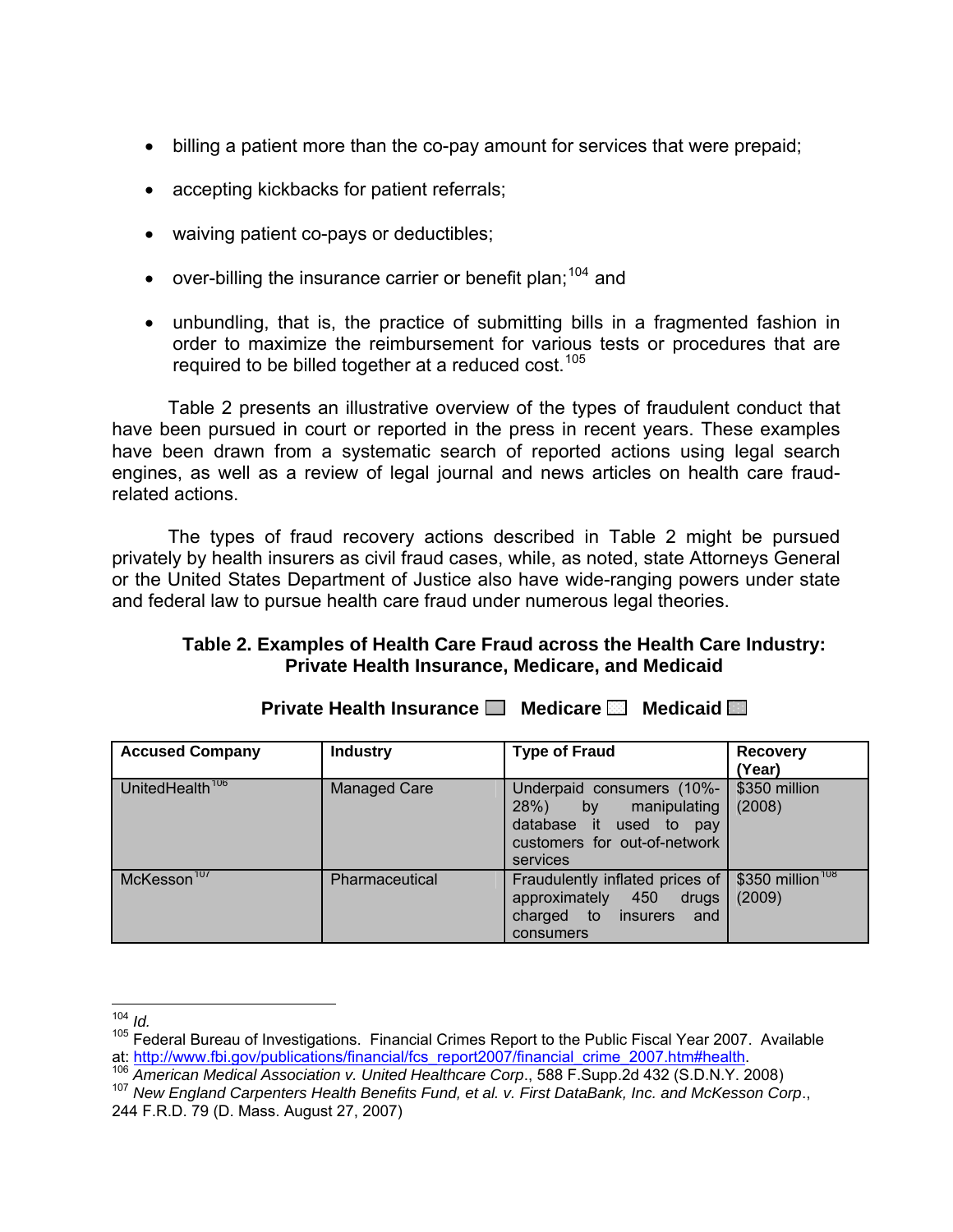| <b>Accused Company</b>                                 | <b>Industry</b>                            | <b>Type of Fraud</b>                                                                                                                                                                                                                                                                                                   | <b>Recovery</b><br>(Year)                |  |
|--------------------------------------------------------|--------------------------------------------|------------------------------------------------------------------------------------------------------------------------------------------------------------------------------------------------------------------------------------------------------------------------------------------------------------------------|------------------------------------------|--|
| HealthNet <sup>109</sup>                               | Managed Care                               | ERISA and RICO violations<br>by underpaying consumers in<br>several states                                                                                                                                                                                                                                             | \$215 million<br>(2006)                  |  |
| Cleveland Clinic <sup>110</sup>                        | Integrated Health Care<br>System           | Medical identity theft; false<br>claims                                                                                                                                                                                                                                                                                | <b>Unknown</b>                           |  |
| Tenet <sup>111</sup>                                   | Hospital                                   | False claims, Kickbacks                                                                                                                                                                                                                                                                                                | \$900 million<br>(2003)                  |  |
| TAP Pharmaceuticals <sup>112</sup>                     | Pharmaceutical                             | Conspiracy,<br>False claims,<br>kickbacks                                                                                                                                                                                                                                                                              | \$ 559.5 million<br>(2001)               |  |
| St. Barnabas Hospitals <sup>113</sup>                  | Hospital                                   | False claims                                                                                                                                                                                                                                                                                                           | \$265 million<br>(2006)                  |  |
| HCA <sup>114</sup>                                     | Hospital                                   | False claims, kickbacks                                                                                                                                                                                                                                                                                                | \$631 million<br>(2003)                  |  |
| HealthSouth <sup>115</sup>                             | Rehabilitative Medicine<br><b>Services</b> | False claims                                                                                                                                                                                                                                                                                                           | \$325 million<br>(2004)                  |  |
| Ciena<br>Healthcare<br>Management, Inc. <sup>116</sup> | <b>Nursing Home</b>                        | False claims from inadequate<br>nutrition<br>$\mathsf{in}$<br>and<br>care<br>hydration, the assessment<br>and evaluation of needs, care<br>planning and<br>nursing<br>interventions,<br>medication<br>management, fall prevention,<br>and pressure ulcer care,<br>including the prevention and<br>treatment of wounds. | $$1.25$ million <sup>117</sup><br>(2007) |  |

 $108$  This settlement is a preliminary court approved settlement entered on March 31, 2009 and the hearing on final approval is scheduled for July 23, 2009. Available at:

<span id="page-16-0"></span>http://www.bloomberg.com/apps/news?pid=newsarchive&sid=aVpLVzpsq1NI.<br><sup>109</sup> Wachtel v. Health Net; McCoy v. Health Net; and Scharfman v. Health Net, 239 F.R.D. 81 (D. N.J. December 6, 2006).

- 110 Ronrad W. *A New Ailment: Medical ID Theft,* N.Y. Times, June 13, 2009.
- 

<span id="page-16-3"></span><span id="page-16-2"></span><span id="page-16-1"></span><sup>111</sup> *United States v. Tenet Healthcare Corp.*, C. A. No. 03-206 (C.D. Cal. Jan. 9, 2003). 112*United States ex rel. Durand v. TAP Pharmaceuticals,* CA No. 00-12618-GAO (filed May 1996 in the E.D. Pa., later transferred to D. Mass, settled Sept. 28, 2001).

<span id="page-16-4"></span><sup>113</sup> *United States ex rel. Monahan v*. *St*. *Barnabas Health Care System, Inc*., C.A. No. 02-5702 (D.N.J. June 15, 2006).

<span id="page-16-5"></span><sup>114</sup> United States, ex. rel. Alderson, v. Columbia/HCA Corporation, Case No. 99-3290 (RCL), part of Case No. 01-MS-50 (RCL) (D. D.C. 2003).

<span id="page-16-6"></span><sup>115</sup> *United States ex rel. James Devage v. HealthSouth Corporation, et al.*, Civ. Action No. SA-98-CA-0372FB (W.D. Tex.).; *United States ex rel. Manning v. HealthSouth Corporation*, (W.D. Tex.); and *United States ex rel. Brupbacher & Associates and Michael C. Freeman v. National Institutional Pharmacy*  Services, Inc. (D. N. Mex.) (cases settled Dec. 30 2004).<br><sup>116</sup> U.S. ex rel. Denise Hubbard v. Ciena Healthcare Management, et al., CV-03-60175 (E.D. Mich.).<br><sup>117</sup> This case involves fraud against both the Medicare and Med

<span id="page-16-8"></span><span id="page-16-7"></span>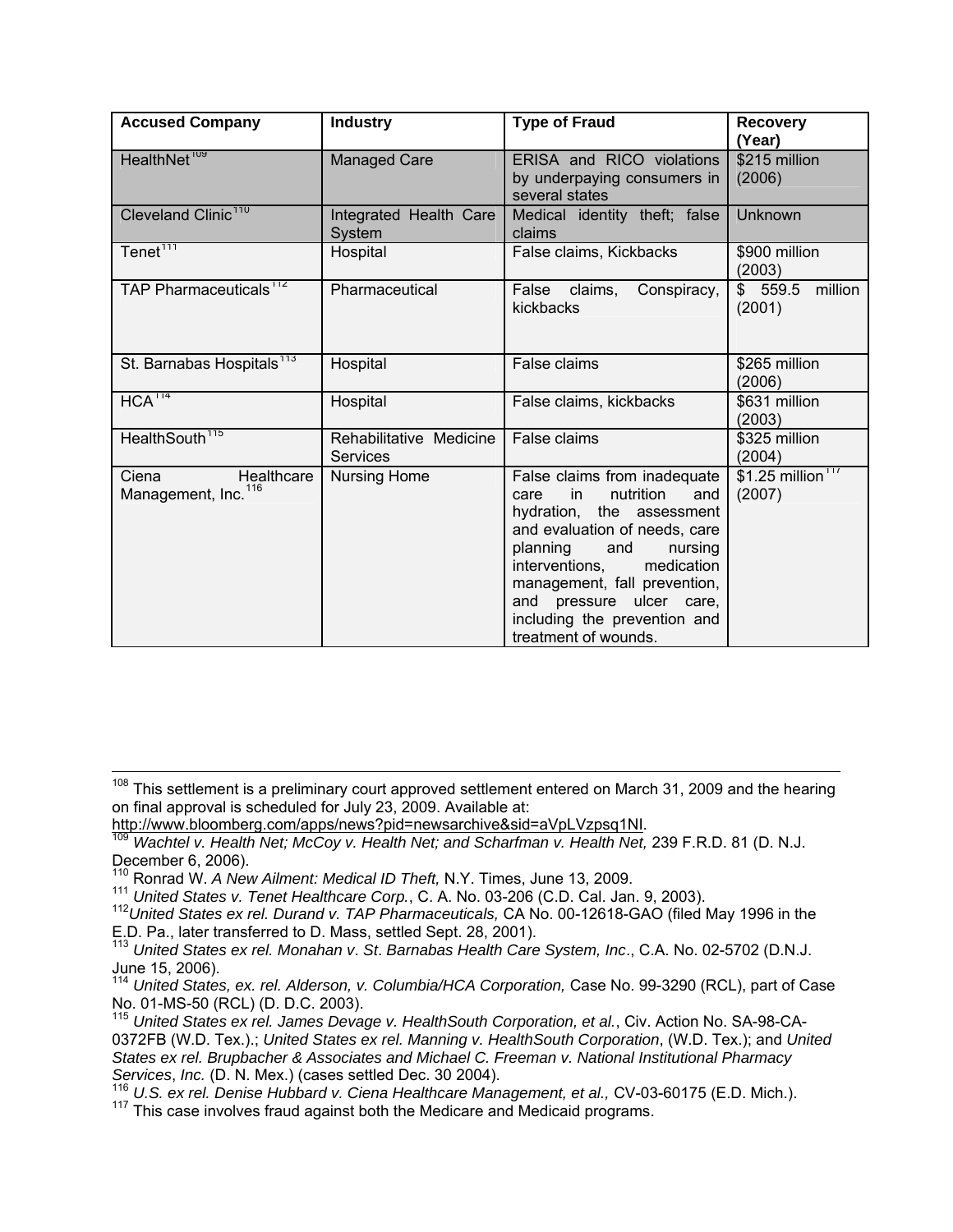| <b>Accused Company</b>                                                                                                                                                                                                                                                                                                                           | <b>Industry</b>           | <b>Type of Fraud</b>                                                                                                                                                                                                                                                                                                            | <b>Recovery</b><br>(Year)                                                    |
|--------------------------------------------------------------------------------------------------------------------------------------------------------------------------------------------------------------------------------------------------------------------------------------------------------------------------------------------------|---------------------------|---------------------------------------------------------------------------------------------------------------------------------------------------------------------------------------------------------------------------------------------------------------------------------------------------------------------------------|------------------------------------------------------------------------------|
| United Health Group and<br>other insurers <sup>118</sup>                                                                                                                                                                                                                                                                                         | Insurance                 | Fraud,<br>misrepresentation,<br>deception through<br>use of<br>company-owned<br>Ingenix<br>system to<br>systematically<br>undervalue<br>its<br>payment<br>obligations<br>for<br>physician<br>services in order to shift the<br><b>of</b><br>out-of-network<br>cost<br>coverage from the insurer to<br>members and plan sponsors | Approximately<br>\$100 million<br>(2009)                                     |
| 119<br>Amerigroup                                                                                                                                                                                                                                                                                                                                | Insurance/Managed<br>Care | False claims involving the<br>treatment of pregnant women<br>and other patients                                                                                                                                                                                                                                                 | \$225 million<br>(2007)                                                      |
| $Merck^{120}$                                                                                                                                                                                                                                                                                                                                    | Pharmaceutical            | False claims,<br><b>Kickbacks</b>                                                                                                                                                                                                                                                                                               | \$650 million<br>(2006)                                                      |
| Serono Group <sup>121</sup><br>AstraZenica<br>Pharmaceuticals <sup>122</sup><br>Wyeth <sup>123</sup>                                                                                                                                                                                                                                             | Pharmaceutical            | False claims, Kickbacks                                                                                                                                                                                                                                                                                                         | \$567 million<br>\$160 million<br>Qui tam action<br>pending<br>(2000 & 2009) |
| <b>Bristol-Meyers</b><br>Squibb <sup>124</sup> , KV<br>Pharmaceuticals,<br>Roxane<br>Laboratories,<br>Abbott<br>Aventis<br>Laboratories.<br>Pharmaceutical,<br>Teva<br>Pharmaceuticals,<br>Schering<br>Plow/Warrick,<br>Forest<br>Laboratories,<br><b>Baxter</b><br>International,<br>Dey<br>Pharmaceuticals,<br><b>Bayer</b><br>Pharmaceuticals | Pharmaceutical            | <b>False Claims</b>                                                                                                                                                                                                                                                                                                             | \$123.75 million<br>(2009)                                                   |
| Omnicare, Inc. <sup>125</sup>                                                                                                                                                                                                                                                                                                                    | Pharmaceutical            | False claims<br>by<br>replacing<br>with<br>generic<br>brand-name<br>drugs or switching<br>dosage<br>strengths                                                                                                                                                                                                                   | \$49.5 million<br>(2006)                                                     |

<span id="page-17-0"></span> $\overline{a}$ <sup>118</sup> The American Medical Association v. United Healthcare Corporation, et al., 2009 U.S. Dist. LEXIS 45610 (S.D.N.Y May 7, 2009).

<span id="page-17-3"></span><span id="page-17-2"></span>

<span id="page-17-1"></span><sup>119</sup> *United States, ex rel. Tyson, et al. v. Amerigroup Illinois, Inc., et al.*, 2007 WL 781729 (N.D.Ill. March 13, 2007).

<sup>&</sup>lt;sup>120</sup> *State of Nevada ex rel. Steinke v. Merck & Company, Inc.,* 2006 WL 1506901(D. Nev. May 31, 2006).<br><sup>121</sup> *United States ex rel. Driscoll v. Serono Laboratories,, Inc.,* C.A. No. 00-11680 (D. Mass. August 17, 2000).

<span id="page-17-5"></span>

<span id="page-17-4"></span><sup>&</sup>lt;sup>122</sup>Ala*bama v AstraZenica*, [reported in] BNA, 18 Health Law Reporter (June 3, 2009).<br><sup>123</sup> *United States. ex. Rel. Kieff v Wyeth*, C.A. No. 03-12366DPW (D. Mass); USDOJ intervention May 18, 2009, [reported in] BNA Health Law Reporter 18:687 (June 3, 2009).

<span id="page-17-6"></span><sup>124</sup>*Alabama v Abbott Laboratories*, No. CV-05-219 (Ala. Cir., Ct. May 22, 2009), [reported in] BNA Health Law Reporter 18: 685 BNA) (June 3, 2009).

<span id="page-17-7"></span><sup>125</sup>*United States et al., ex rel. Bernard Lisitza v. Omnicare, Inc.,* 01 C 7433, and *United States et al., ex rel. David Kammerer v. Omnicare, Inc.,* 04 C 2074 (N.D. Il.).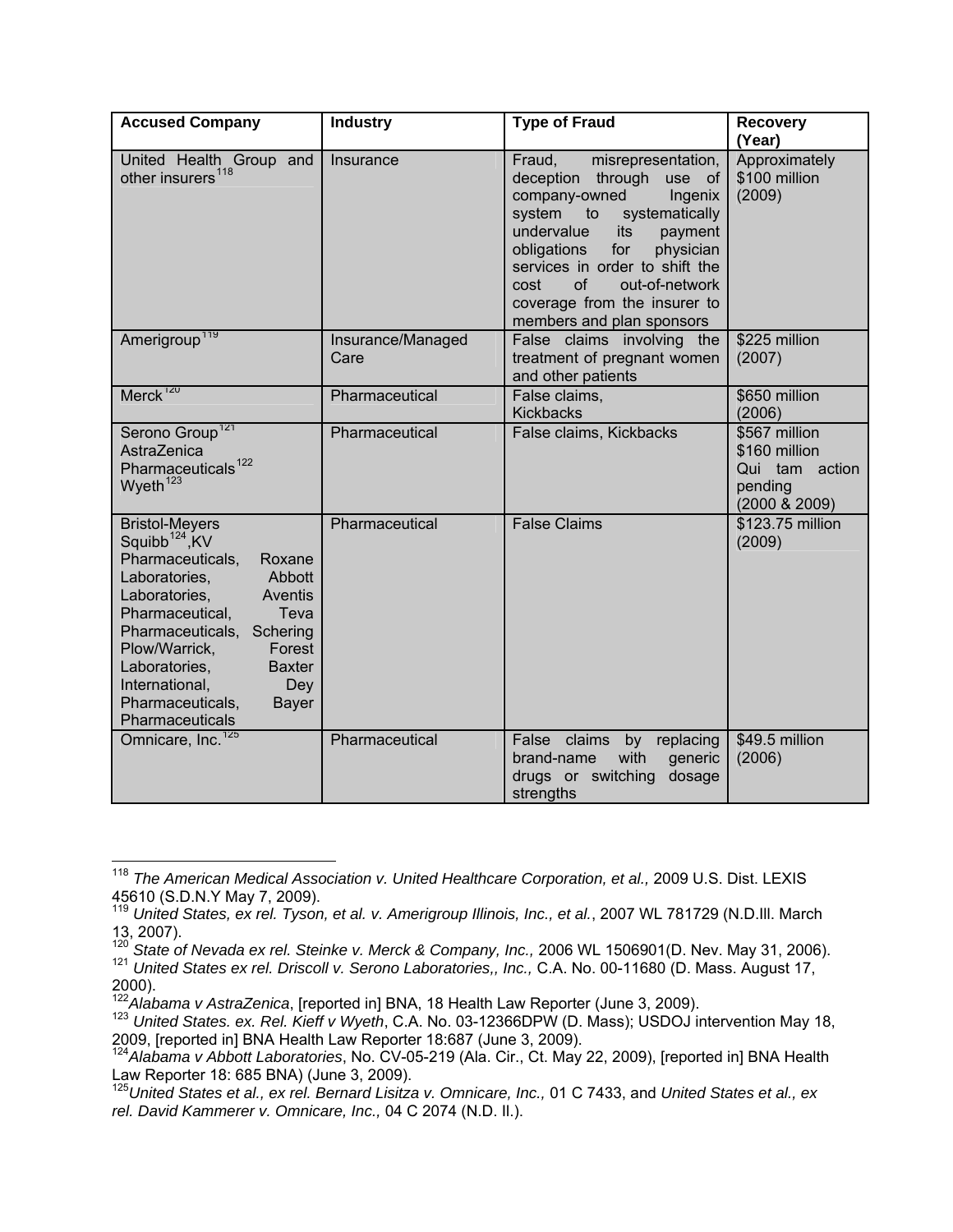| <b>Accused Company</b>                                              | <b>Industry</b> | <b>Type of Fraud</b>                                                                                                                                                                                             | <b>Recovery</b><br>(Year) |
|---------------------------------------------------------------------|-----------------|------------------------------------------------------------------------------------------------------------------------------------------------------------------------------------------------------------------|---------------------------|
| Johns<br>Hopkins<br><b>Bayview</b><br>Medical Center <sup>126</sup> | Hospital        | False Claims Act (qui tam) 21<br>by submitting false claims<br>about patients conditions that<br>had not<br>been<br>actually<br>diagnosed or<br>treated<br>to<br>Medicaid,<br>Medicare,<br>and<br><b>TRICARE</b> | \$2.75 million<br>(2009)  |

Source: legal analysis of reported cases (Summer, 2009).

# Provider Fraud: The Most Common Fraud

These cases suggest that the most common type of fraud involves systematically overcharging both private and public insurers for the cost of items and services for which payment is specified either by contract or in law. Thus, for example, many pharmaceutical companies have been pursued by Medicaid programs for failing to adhere to federal prescription drug rebate requirements, with resulting major overcharges to state agencies. (Because the Centers for Medicare and Medicaid Services have not yet reported on cases of either improper payment or fraud under the Medicare Part D program,  $127$  it is not possible to know the magnitude of such practices under Medicare). Similarly, hospitals have been charged with systematically upcoding Medicare claims to falsely elevate the cost of care. These cases underscore the fact that these schemes depend on intimate knowledge of the health care business, the ability to manipulate complex data, and having an insider status that comes with being a health care provider. <sup>[128](#page-18-2)</sup> The insurer fraud cases discussed below appear to be similarly dependent on complex knowledge and insider status.

 A review of cases through legal engine searches as well as review of legal journals and news articles also suggests that the majority of fraud cases involve providers. Important 2009 cases show this pattern:

• On July 10 2009, U.S. Attorney for the Eastern District of Michigan Terrence Berg announced that Geoffrey Ramseur, a chiropractor who formerly practiced in the Detroit area, was sentenced to 20 months' imprisonment on healthcare fraud charges, and ordered to pay \$121,000 in restitution to Blue Cross Blue Shield of Michigan (BC/BS-MI).<sup>[129](#page-18-3)</sup> Ramseur pled guilty to submitting false claims to BC/BS-MI for fictitious chiropractic services that were never actually provided to patients. Ramseur admitted to engaging in this scheme over a twoyear period, and as part of that scheme, paying employees of Bing Steel and

<span id="page-18-0"></span> $\overline{a}$ <sup>126</sup> *United States, ex rel. Mayer v. Johns Hopkins Bayview Medical Center,* D. Md., No. 1:07-cv-02011- WDQ, (settlement announced 6/30/09).

<span id="page-18-1"></span><sup>127</sup>GAO, Improper Payments: Progress Made, *supra* note 18.

<span id="page-18-3"></span><span id="page-18-2"></span><sup>128</sup> Dixon P. The World Privacy Forum Report (2006). *Medical Identity Theft: The Information Crime that*  Can Kill You, Spring, p.36. Available at http://www.worldprivacyforum.org/pdf/wpf\_medicalidtheft2006.pdf <sup>129</sup> United States Department of Justice, United States Attorney Eastern District of Michigan Press Release, July 10, 2009. Florida Resident Sentenced on Health Care Fraud Charges. Available at: [http://www.usdoj.gov/usao/mie/press/2009/2009-7-10\\_gramseur.pdf.](http://www.usdoj.gov/usao/mie/press/2009/2009-7-10_gramseur.pdf)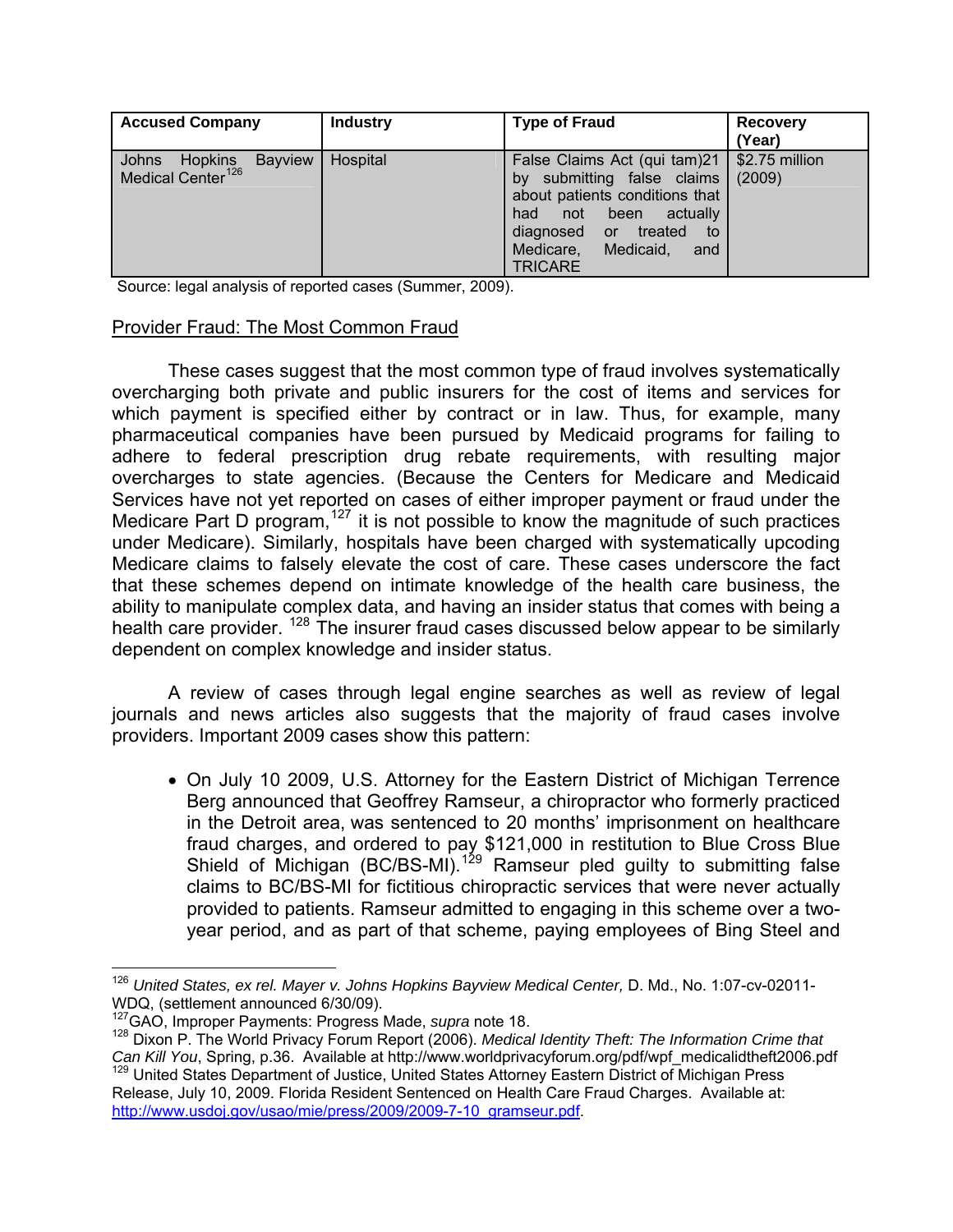other large factories in the Detroit area to use their Social Security numbers and BC/BS-MI identification numbers.<sup>130</sup>

- Joby George, a pharmacist and part-owner of a pharmacy in Greenwich, Connecticut, pled guilty to knowingly submitting false claims to the Medicaid and Medicare programs over a two-year period.<sup>[131](#page-19-0)</sup> According to plea documents, George submitted various claims to Medicaid for prescription drugs that were not actually dispensed to Medicaid recipients, and also claims for certain brand name drugs when, in fact, he dispensed less expensive generic drugs. In addition, George admitted to submitting claims to Medicare for certain prescription narcotics that he dispensed to an individual while accepting cash payments from that individual for additional quantities of those drugs. George entered into a civil settlement with the federal government under which he agreed to pay \$344,805 in restitution to the Medicare and Medicaid program.
- Also in 2009, Sam Smith Hill III, a licensed psychologist who formerly practiced in Corpus Christi, Texas, was sentenced to five years' probation and six months' house arrest for defrauding the Medicaid program out of more than \$48,000.<sup>[132](#page-19-1)</sup> During trial, the federal government showed that Hill billed Medicaid for psychological testing conducted by individuals with Master level degrees in psychology whom he hired to give the tests. In submitting claims to Medicaid, however, Hill falsely indicated that he had conducted the testing himself, and used the CPT billing procedure code for testing by licensed psychologists. At sentencing, Hill also was ordered to pay \$48,739 in restitution to Medicaid and a  $$40,000$  fine.  $^{133}$  $^{133}$  $^{133}$
- On July 14, 2009, New Jersey Attorney General Anne Milgram announced that Dr. Khashayar Salartash, a surgeon, his office manager Farah Iranipour Houtan, and the treatment center they owned were indicted on charges of defrauding the Medicare and Medicaid programs as well as various private insurance companies out of more than  $\overline{\$8.5}$  million.<sup>[134](#page-19-3)</sup> According to the indictment, over a five-year period Salartash and Houtan, through their medical center specializing in the treatment of lymphedema, submitted false claims to

 $\overline{a}$ <sup>130</sup> *Id.*

<span id="page-19-0"></span><sup>&</sup>lt;sup>131</sup> United States Attorney's Office District of Connecticut Press Release, July 10, 2009. Pharmacist Pleads Guilty To Health Care Fraud, Agrees To Pay \$344,085 To Settle False Claims Act Allegations. Available at:<http://www.usdoj.gov/usao/ct/Press2009/20090710.html>.<br><sup>132</sup> U.S. Department of Health and Human Services. Stop Health Care Fraud, In the News. Two Houston

<span id="page-19-1"></span>Area Doctors Charged in Conspiracy to Illegally Distribute Narcotics and Medicare/Medicaid Fraud (U.S. Attorney for the Southern District of Texas). July 20, 2009. Available at: [http://www.hhs.gov/stopmedicarefraud/innews.html.](http://www.hhs.gov/stopmedicarefraud/innews.html) [133](http://www.hhs.gov/stopmedicarefraud/innews.html) *Id.*

<span id="page-19-3"></span><span id="page-19-2"></span><sup>&</sup>lt;sup>134</sup> The State of New Jersey, Department of Law and Public Safety, Office of the Attorney General Press Release, July 14, 2009. Atlantic County Surgeon, Manager, and Treatment Center charged in \$8.5 Million Fraud against Medicare, Medicaid and Private Insurers. Available at: [http://www.nj.gov/oag/newsreleases09/pr20090714b.html.](http://www.nj.gov/oag/newsreleases09/pr20090714b.html)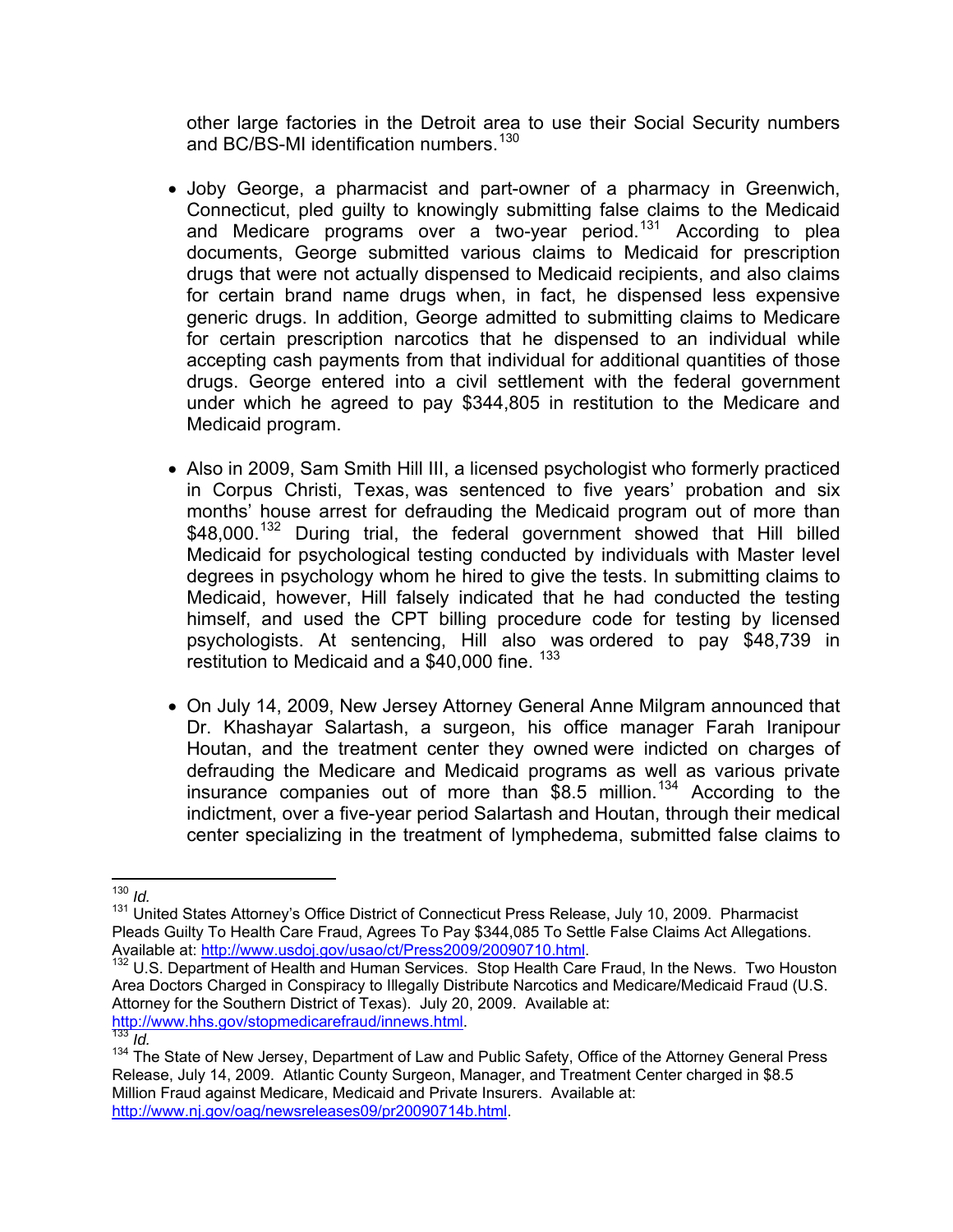Medicare, Medicaid, and private insurers that indicated Salartash had either personally provided services or directly supervised licensed personnel who rendered services, when in fact, the services were often performed by a physical therapist or nurse with no supervision. In addition, Salartash and Houtan allegedly billed for surgery when only physical therapy services were rendered, and for services performed in an outpatient hospital facility when the procedures were performed in a physician's office.<sup>135</sup>

• Six individuals—Alexander Levy, Zona Castellano, Aaron Bethea, Leonid Skylar, Yelena Bogatyrov, and Arthur Gutman, along with seven corporations—were indicted on charges of being involved in an elaborate fraud scheme that bilked the Medicaid program out of \$47 million over a 10-year period, announced New York Attorney General Andrew M. Cuomo on July 16.<sup>[136](#page-20-0)</sup> Levy, the ringleader, was excluded from participation in the Medicaid program in 1997 for submitting false claims for medically unnecessary and/or never provided services. Nonetheless, Levy set up a series of corporations structured to hide his control and ownership interests in a home healthcare agency, two ambulette companies, and three medical clinics, all of which billed Medicaid for millions of dollars of services.<sup>[137](#page-20-1)</sup>

There are unusual instances in which patients themselves appear to be part of the scheme, but by far the more common scenario involves the buying of patient information without patient knowledge.

- On June 24, 2009, the United States Department of Justice indicted fifty-three people, including physicians, healthcare executives, medical assistants, and Medicare beneficiaries themselves for their alleged involvement in several schemes to submit more than \$50 million in false Medicare claims.[138](#page-20-2) According to the indictments, the defendants were charged with participated in schemes to submit claims to Medicare for phantom and unnecessary treatments, with Medicare beneficiaries accepting cash kickbacks in return for allowing providers to submit forms saying they had received the unnecessary and not provided treatments.<sup>[139](#page-20-3)</sup>
- In United States v. Ferrer, Southern District of Florida, On January 24, 2007, a federal jury convicted a defendant in a case involving the theft and transfer of Medicare patient information from the Cleveland Clinic in Weston, Florida.

 $\overline{a}$ <sup>135</sup> *Id.*

<span id="page-20-0"></span><sup>&</sup>lt;sup>136</sup> State of New York, Office of Attorney General Press Release, July 16, 2009. Fraudulent Medicaid Provider Allegedly Developed an Elaborate Financial Web to Steal from Medicaid and Launder the Proceeds. Available at: http://www.oag.state.ny.us/media center/2009/july/july16c 09.html.

<span id="page-20-3"></span><span id="page-20-2"></span><span id="page-20-1"></span>Proceeds. Available at: http://www.oag.state.net/2009.<br><sup>138</sup> United States Department of Justice. Press Release #09-623 Wednesday June 24, 2009. Medicare Fraud Strike Force Operations Lead to Charges Against 53 Doctors, Health Care Executives and Beneficiaries for More Than \$50 Million in Alleged False Billing in Detroit. Available at <http://www.usdoj.gov/opa/pr/2009/June/09-ag-623.html> <sup>139</sup> *Id.*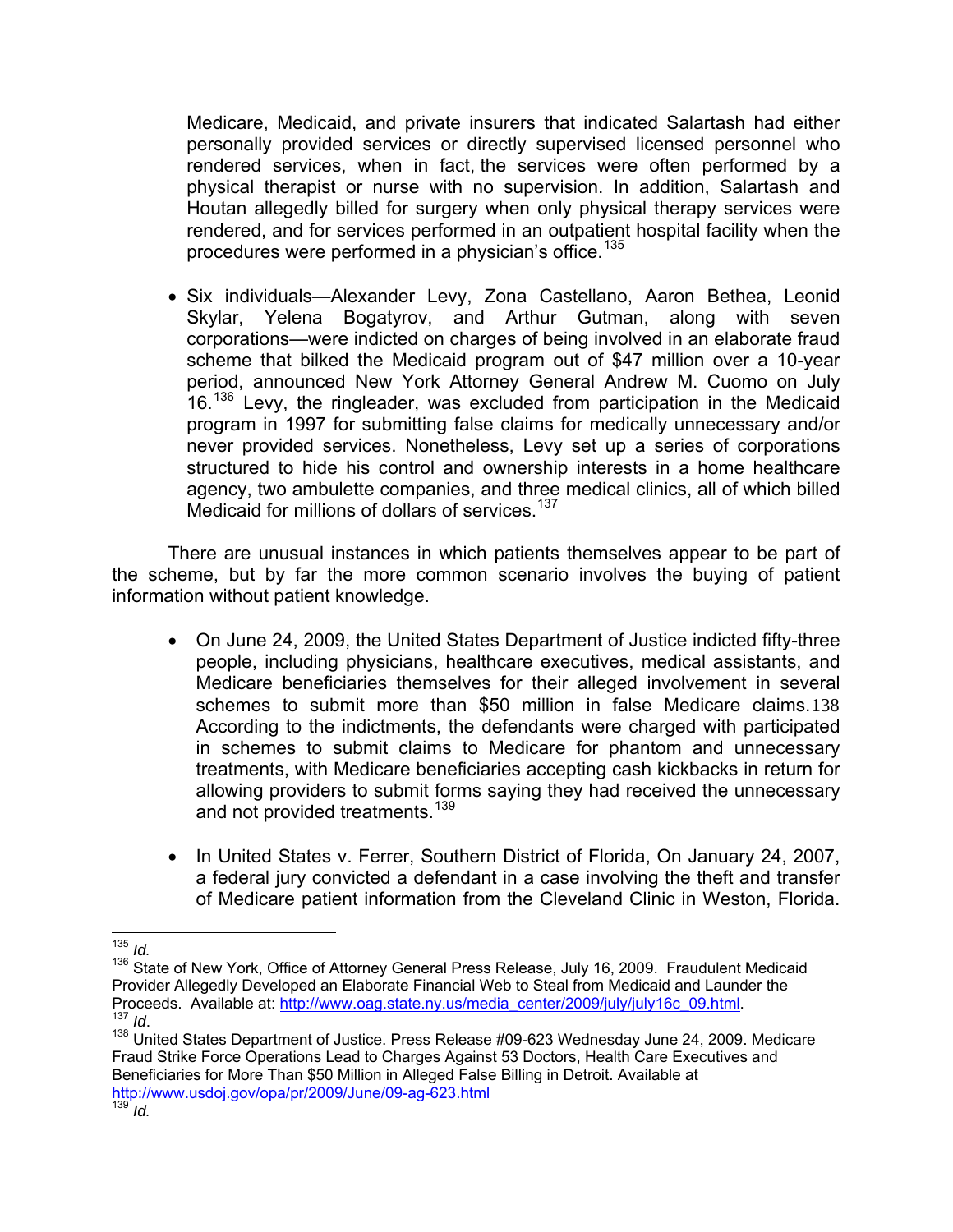The defendant purchased the patient information from a co-defendant, a former Cleveland Clinic employee, who pled guilty on January 12, 2007 and testified against the defendant at trial. The theft resulted in the submission of more than \$7 million in fraudulent Medicare claims, with approximately \$2.5 million paid to providers and suppliers.<sup>140</sup>

- In California, unscrupulous medical providers were buying Medi-Cal and Medicare patient identity numbers and were using them to get reimbursed for millions of dollars in tests and other services that were never provided. Of \$34 billion annually spent by the Medi-Cal program for health care for approximately 7 million Californians, state officials estimate that as much as \$14 billion in expenditures relate to similar fraudulent scenarios.<sup>[141](#page-21-0)</sup>
- A 2009 GAO study reported fraudulent beneficiary conduct in relation to controlled substances. In California, Illinois, New York, North Carolina, and Texas about 65,000 Medicaid beneficiaries (1% of the Medicaid population of these five states) acquired the same type of controlled substance from six or more different medical practitioners (known as doctor shopping) during fiscal years 2006-2007. Some 400 beneficiaries were found to have visited between 21 to 112 medical practitioners to obtain the same controlled substances, a pattern that according to GAO implies drug addiction and fraudulent behavior  $142$

# Private Health Insurer Fraud: An Important Added Dimension

Some of the most striking examples of fraud are those that involve the private health insurance industry itself. In these cases, the deception can involve either overstating the insurer's costs in paying claims, or systematically and deceptively undervaluing the amounts owed by the insurer to a health care provider under the terms of its contract. The result is to shift increased responsibility for the cost of care to the plan member and group sponsor, thereby avoiding the insurer's obligations under the terms of its contract:

• In 2009, UnitedHealth, a leading insurance company, paid \$350 million to settle lawsuits brought by the American Medical Association and other physician groups for shortchanging consumers and physicians for medical services outside its preferred network.[143](#page-21-2) Under the United insurers' health plans, members pay a higher premium for the right to use out-of-network

<sup>&</sup>lt;sup>140</sup> http://www.usdoj.gov/opa/pr/2007/April/07 opa 278.html.

<span id="page-21-0"></span><sup>141</sup> Testimony of Pam Dixon, Executive Director, World Privacy Forum. Electronic Health Records and the National Health Information Network: Patient Choice, Privacy, and Security in Digitized Environments Before The National Committee on Vital and Health Statistics (NCVHS) Subcommittee on Privacy and Confidentiality San Francisco, California. Tuesday, August 16, 2005.

<span id="page-21-1"></span><sup>142</sup> GAO. Medicaid: Fraud and Abuse Related to Controlled Substances Identified in Selected States*.* (GAO-09-957) (September 2009).

<span id="page-21-2"></span><sup>&</sup>lt;sup>143</sup> The American Medical Association v. United Healthcare Corporation, et al., 2009 U.S. Dist. LEXIS 45610 (S.D.N.Y. May 7, 2009).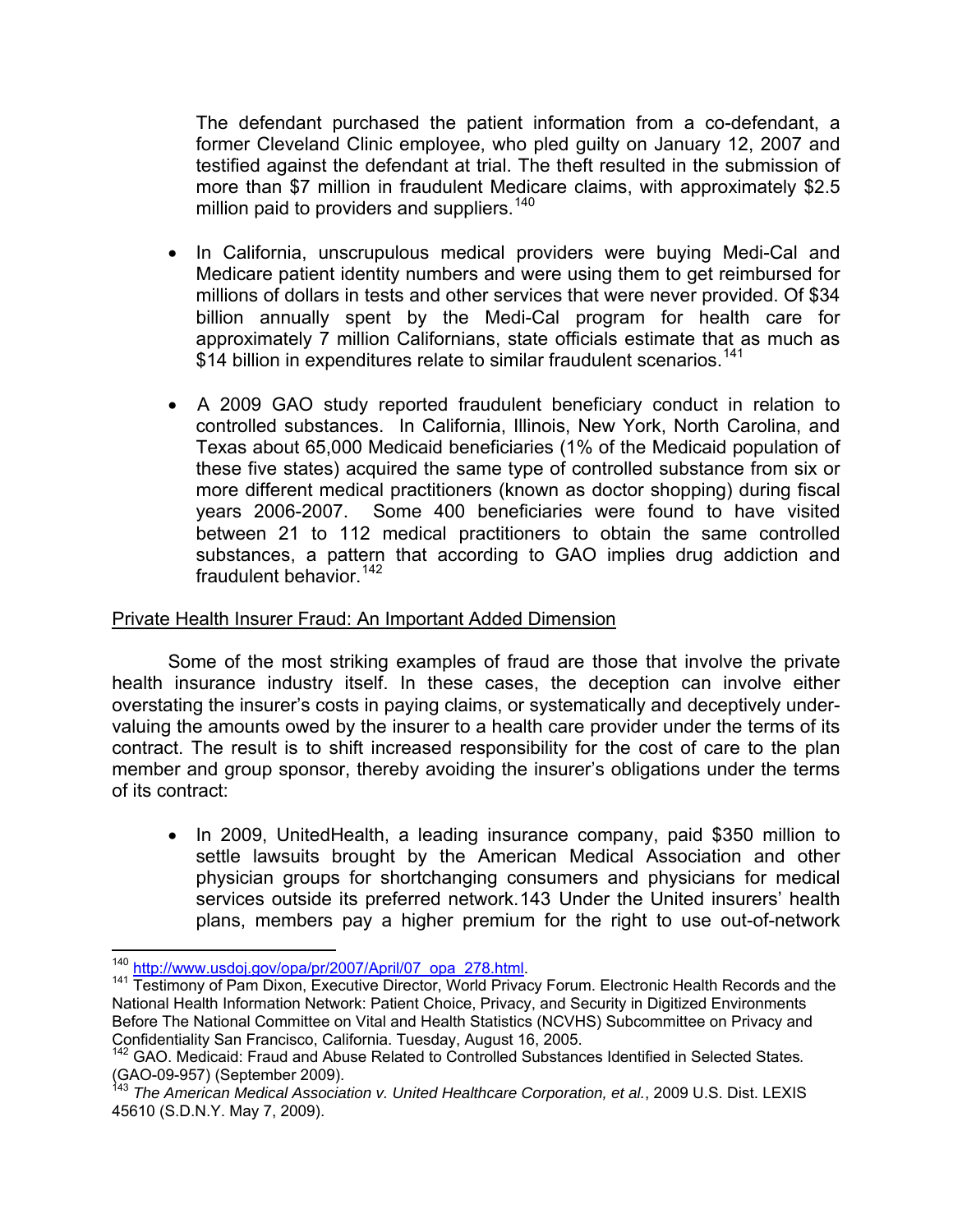doctors. In exchange, the insurers promise to cover up to 80% of either the doctor's full bill or of the "reasonable and customary" rate depending upon which is cheaper. The Attorney General's investigation found that by distorting the "reasonable and customary" rate, the United insurers were able to keep their reimbursements artificially low and force patients to absorb a higher share of the costs. This intentional manipulation of provider payments resulted in an estimated 10% to 28% increase in members' direct financial exposure for the cost of out-of-network care.  $144$ 

• Humana and its affiliated private insurer was found to have intentionally misrepresented the size of its hospitals' bills to employer-sponsored plan members, thereby causing members to pay amounts for their own care that vastly exceeded the 20% copays they legally owed. Humana secretly negotiated deep discounts with its own member hospitals. As a result, plan members were actually paying the majority of the hospital bills they incurred rather than the 20% copay they were promised.<sup>[145](#page-22-0)</sup>

#### Reported Cases in States with Large Medicaid Populations

Table 3 represents similar patterns of health care fraud within the states with the ten largest Medicaid populations again showing that the majority of cases come from providers, not beneficiaries and are distributed among Medicaid, Medicare and private insurance markets alike.

| <b>State</b> | <b>Insurance</b><br><b>Market</b> | Company                                                                   | <b>Industry</b>     | <b>Type of Fraud</b>           | <b>Recovery</b><br>(Year)   |
|--------------|-----------------------------------|---------------------------------------------------------------------------|---------------------|--------------------------------|-----------------------------|
| California   | Medicaid                          | City of Angels Medical<br>Center,<br>Vice<br>President <sup>146</sup>     | Hospital            | claims,<br>False<br>kickbacks  | \$4.1 million<br>(2009)     |
|              | Medicare                          | <sub>of</sub><br><b>Blue</b><br>Cross<br>California <sup>147</sup>        | <b>Managed Care</b> | false claims                   | \$9.25<br>million<br>(2002) |
| Florida      | Medicaid                          | WellCare <sup>148</sup>                                                   | Managed Cared       | claims,<br>False<br>conspiracy | \$80 million<br>(2009)      |
|              | Medicare                          | &<br>MRI<br>University<br>Diagnostic<br>Imaging<br>Centers <sup>149</sup> | Radiology           | claims,<br>False<br>kickbacks  | \$7 million<br>(2008)       |
| Georgia      | Medicaid                          | <b>King</b><br>Pharmaceuticals <sup>150</sup>                             | Pharmaceutical      | False claims                   | \$3.5 million<br>(2007)     |

#### **Table 3: Health Care Fraud among States with the Ten Largest Medicaid Populations\***

<span id="page-22-5"></span> $144$   $1d$ .

<span id="page-22-0"></span><sup>&</sup>lt;sup>145</sup> *Humana Inc. v. Forsyth,* 525 U.S. 299 (1999); 119 S. Ct. 710; 142 L. Ed. 2d 753.<br><sup>146</sup> The fraud concerned both Medicaid and Medicare.

<span id="page-22-1"></span>http://www.usdoj.gov/usao/cac/pressroom/pr2009/007.html

<span id="page-22-2"></span><sup>&</sup>lt;sup>147</sup> United States of America, ex rel. Vipul Vaid v. Blue Cross of California; Wellpoint Health Networks, Inc.<br><sup>148</sup> United States v. WellCare Health Plans Inc.

<span id="page-22-4"></span><span id="page-22-3"></span>*<sup>149</sup> United States ex rel. David Clayman v. University MRI and Fred Steinberg.*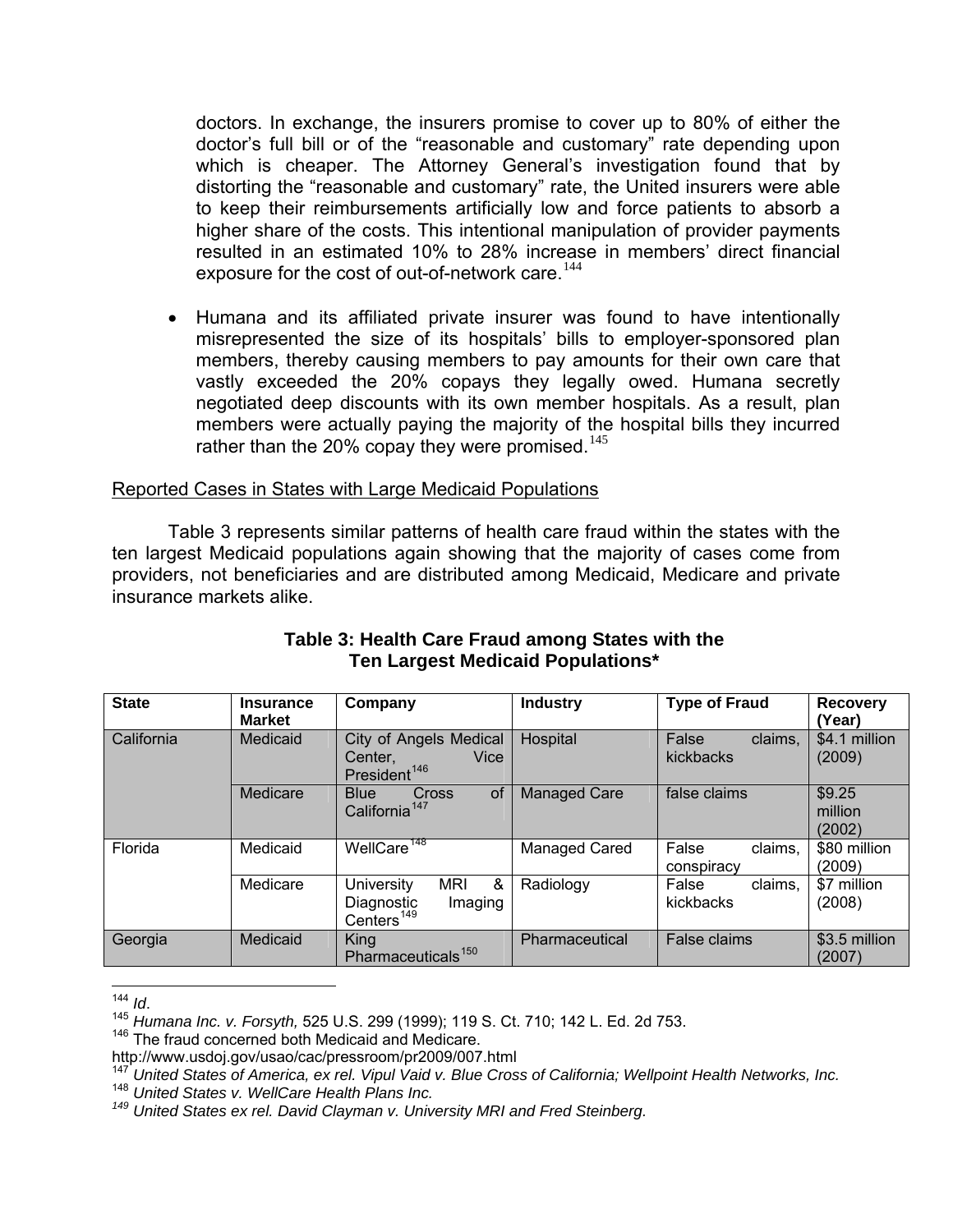| <b>State</b>    | <b>Insurance</b><br><b>Market</b> | Company                                                | <b>Industry</b>     | <b>Type of Fraud</b>                                                                    | <b>Recovery</b><br>(Year)                            |
|-----------------|-----------------------------------|--------------------------------------------------------|---------------------|-----------------------------------------------------------------------------------------|------------------------------------------------------|
| <b>Illinois</b> | Medicaid                          | Condell<br>Health<br>Network <sup>151</sup>            | Hospital            | False claims                                                                            | \$2.88<br>million<br>(2008)                          |
|                 | Medicare                          | Condell<br>Health<br><b>Network</b>                    | Hospital            | <b>False Claims</b>                                                                     | \$33.12<br>million<br>(2008)                         |
| Michigan        | Medicaid                          | OmniCare <sup>152</sup>                                | Pharmaceutical      | False<br>claims,<br>racketeering                                                        | \$52.5<br>million<br>(2006)                          |
| <b>New York</b> | Medicaid                          | HealthFirst <sup>153</sup>                             | <b>Managed Care</b> | False<br>claims,<br>scheme to defraud,<br>falsifying business<br>records                | \$35 million<br>(2008)                               |
|                 | Medicare                          | Staten<br>Island<br>University Hospital <sup>154</sup> | Hospital            | False claims                                                                            | $\overline{$25}$<br>million <sup>155</sup><br>(2008) |
| North Carolina  | Medicaid                          | Medicaid<br>Dental<br>Center <sup>156</sup>            | <b>Dentist</b>      | claims<br>False<br>by<br>billing for medically<br>unnecessary<br>services               | \$10 million<br>(2008)                               |
|                 | Private                           | Blue Cross & Blue<br>Shield of NC <sup>157</sup>       | <b>Managed Care</b> | <b>RICO</b>                                                                             | \$8.59<br>million<br>(2009)                          |
| Ohio            | Medicaid                          | Warrick<br>Pharmaceuticals <sup>158</sup>              | Pharmaceutical      | fraud,<br>unjust<br>enrichment<br>and<br>violation<br>οf<br>consumer<br>protection laws | \$4.3 million<br>(2009)                              |
|                 | Private                           | United Health <sup>159</sup>                           | <b>Managed Care</b> | Collusion in paying<br>artificially<br>low<br>reimbursements to<br>physicians           | \$44.5<br>million<br>(2006)                          |
| Pennsylvania    | Medicaid                          | Schering-Plough<br>Corporation <sup>160</sup>          | Pharmaceutical      | False claims                                                                            | \$7.8 million<br>(2004)                              |
|                 | Private                           | Pennsylvania<br><b>Blue</b><br>Plan Highmark Inc. 161  | <b>Managed Care</b> | <b>RICO</b>                                                                             | \$10 million<br>(2007)                               |

<sup>&</sup>lt;sup>150</sup> Part of a nationwide settlement. *U.S. ex rel. Bogart v. King Pharmaceuticals, Inc.*<br><sup>151</sup> Condell Health Network made a voluntary disclosure of its violations in order to avoid a FCA lawsuit.

<span id="page-23-2"></span>

<span id="page-23-3"></span>

<span id="page-23-1"></span><span id="page-23-0"></span>Condell Health Network made a voluntary disclosure of its violations in order to avoid a FCA is<br> [http://www.usdoj.gov/usao/iln/pr/chicago/2008/pr1201\\_01a.pdf](http://www.usdoj.gov/usao/iln/pr/chicago/2008/pr1201_01a.pdf).<br>
<sup>[152](http://www.usdoj.gov/usao/iln/pr/chicago/2008/pr1201_01a.pdf)</sup> Michigan v. Specialized Pharmacy Services (Omnicare Inc.

<span id="page-23-6"></span><span id="page-23-5"></span><span id="page-23-4"></span><sup>157</sup> Part of a nationwide settlement. *Rick Love, M.D., et al., v. Blue Cross & Blue Shield Association, et al.*<br><sup>158</sup> http://www.ag.state.oh.us/press/09/05/pr090528.asp.

<span id="page-23-8"></span><span id="page-23-7"></span><sup>159</sup> Aetna settle earlier for \$22 million. *Academy of Medicine of Cincinnati, et al. v. Aetna,* et al.<br><sup>160</sup> Part of a nationwide settlement. *United States v. Schering-Plough Corp.* 

<span id="page-23-10"></span><span id="page-23-9"></span><sup>160</sup> Part of a nationwide settlement. *United States v. Schering-Plough Corp.* <sup>161</sup> *http://www.post-gazette.com/pg/07334/837893-28.stm System*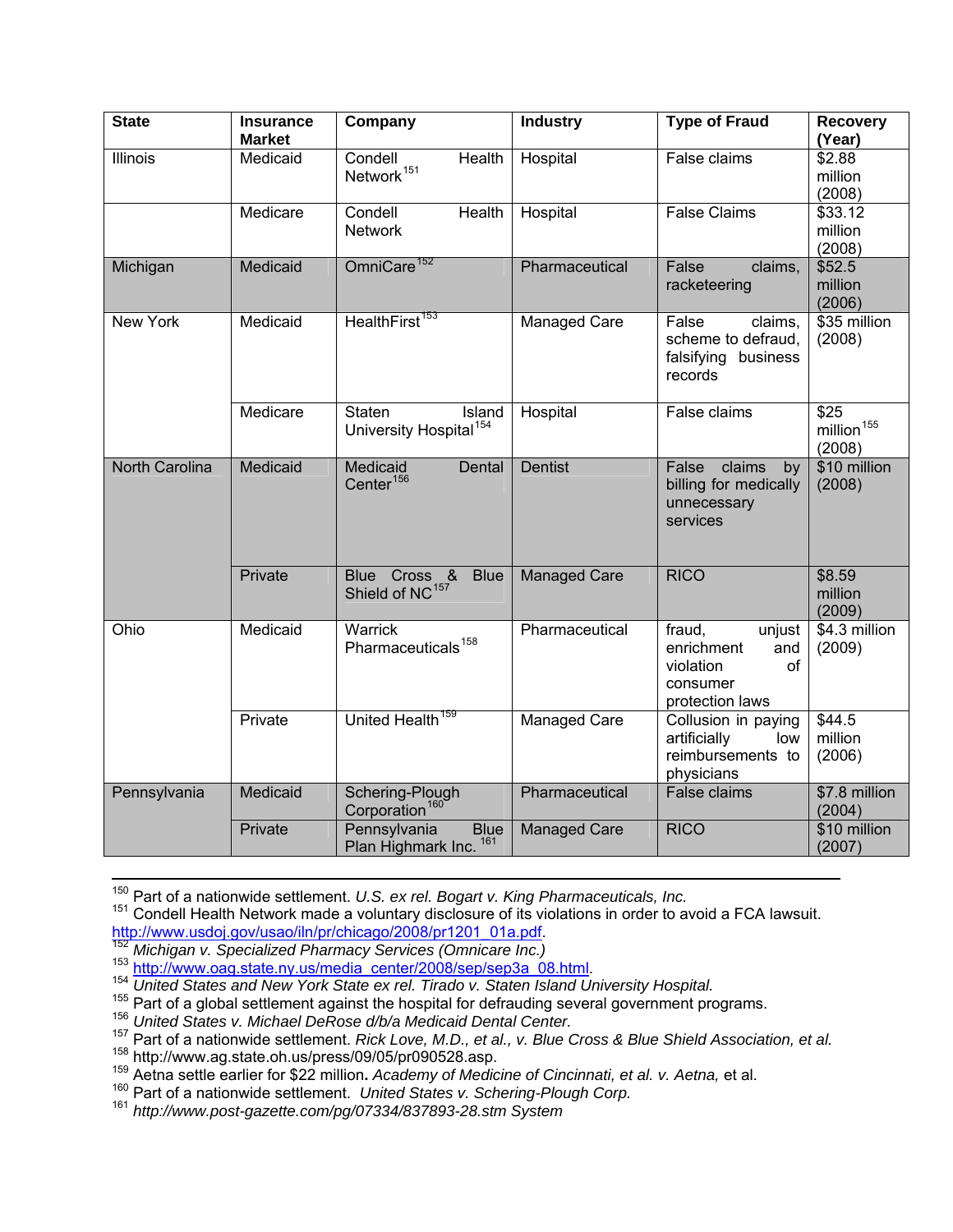| <b>State</b> | <b>Insurance</b><br><b>Market</b> | Company                                          | <b>Industry</b> | <b>Type of Fraud</b> | <b>Recovery</b>        |
|--------------|-----------------------------------|--------------------------------------------------|-----------------|----------------------|------------------------|
| Texas        | Medicaid                          | Abbott Labs <sup>162</sup>                       | Pharmaceutical  | False claims         | \$28 million<br>(2006) |
|              | Medicare                          | Hospital.<br>Methodist<br>Houston <sup>163</sup> | Hospital        | False claims         | \$10 million<br>(2009) |

Source: Legal cases found from health fraud search on LexisNexis. State Medicaid enrollment data found at Kaiser Family Foundation, http://www.statehealthfacts.org/comparemaptable.jsp?ind=198&cat=4.

## **Anti-Fraud Enforcement and Recovery Efforts**

 Anti-fraud efforts have met with considerable success. The legislative expansion of anti-fraud law and its active enforcement have led to an increase in convictions and recoveries especially in the case of public health insurance programs, as well as to an increase in funding for implementation and creation of anti-fraud programs and task forces.

 HIPAA established a potentially far-reaching Health Care Fraud and Abuse Control Program.<sup>[164](#page-24-2)</sup> The program, covering fraud and abuse in both publicly and privately sponsored health insurance, resulted in approximately \$1.8 billion in judgments and settlements in FY 2007.<sup>[165](#page-24-3)</sup> The expansion of existing Medicaid anti-fraud activities under the Deficit Reduction Act also has resulted in improved Medicaid fraud recoveries.<sup>[166](#page-24-4)</sup>

 According to the Office of the Inspector General's semiannual report to Congress (Spring 2009), the government's enforcement efforts resulted in 222 criminal actions and 239 civil actions against individuals or entities engaged in health-care-related offenses.<sup>[167](#page-24-5)</sup> These efforts resulted in \$1.6 billion in HHS recoveries, and \$540.8 million in non-HHS investigative receivables, including civil and administrative settlements or civil judgments related to Medicare, Medicaid, and other federal, state, and private health care programs.<sup>[168](#page-24-6)</sup> The report also anticipates more than \$2.4 billion in expected recoveries for the first half of 2009.<sup>[169](#page-24-7)</sup>

 Another important effort is the Health Care Fraud Prevention and Enforcement Action Team (HEAT) initiative, which is designed to reduce Medicare and Medicaid fraud. Since its inception in March 2007, with a first phase in South Florida and a second phase expansion in Los Angeles, the Strike Force has obtained indictments of

 $\overline{a}$ 

<span id="page-24-0"></span><sup>&</sup>lt;sup>162</sup> Texas ex rel. Ven-A-Care of the Florida Keys Inc. v. Abbott Labs. Inc. and Hospira Inc.<br><sup>163</sup> United States v. Methodist Hospital, (S.D. Texas, 2009).<br><sup>164</sup> Pub L No. 104-191 (104<sup>th</sup> Cong., 2d Sess.)<br><sup>165</sup> Id

<span id="page-24-1"></span>

<span id="page-24-2"></span>

<span id="page-24-3"></span>

<span id="page-24-4"></span><sup>&</sup>lt;sup>166</sup> Centers for Medicare and Medicaid Services. Medicaid Integrity Program Overview. Available at: <http://www.cms.hhs.gov/MedicaidIntegrityProgram/> [167](http://www.cms.hhs.gov/MedicaidIntegrityProgram/) *Id.*

<span id="page-24-5"></span> $168 \frac{191}{10}$ 

<span id="page-24-7"></span><span id="page-24-6"></span><sup>169</sup> *Id.*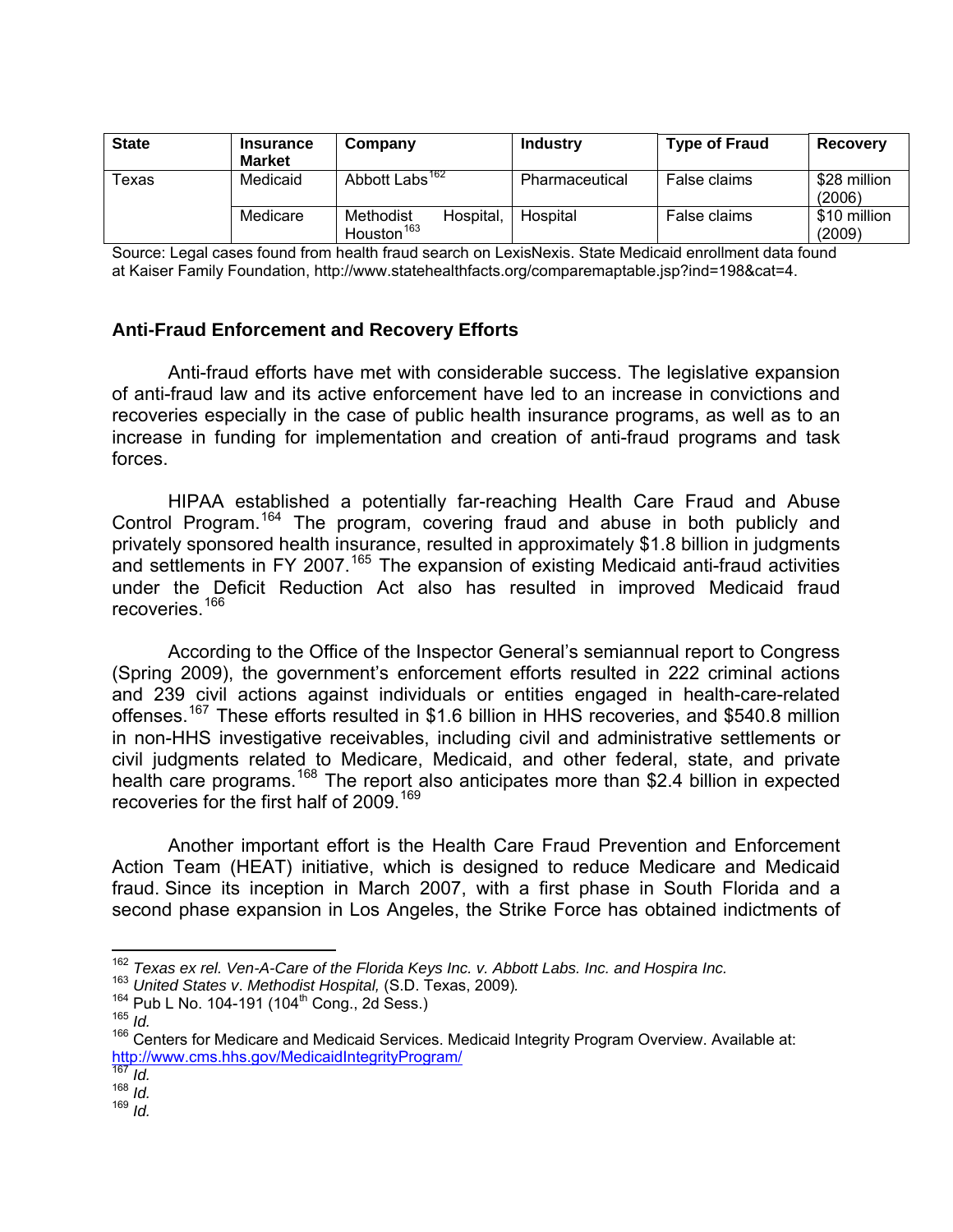more than 250 individuals and organizations that collectively have billed the Medicare program for more than \$600 million.<sup>[170](#page-25-0)</sup> In addition, HHS's Centers for Medicare and Medicaid Services, working in conjunction with the HHS-OIG, has taken additional steps to increase accountability and decrease the presence of fraudulent providers.

 The Department of Justice secured \$1.34 billion in settlements and judgments in the fiscal year ending Sept. 30, 2008, pursuing allegations of fraud against the federal government.[171](#page-25-1) Notably, this brings total recoveries since 1986, when Congress substantially strengthened the federal False Claims Act, to more than \$21 billion. As in the last several years, health care accounted for the lion's share of fraud settlements and judgments, more than \$1.1 billion.<sup>[172](#page-25-2)</sup> This number includes both *qui tam* claims as well as claims initiated by the United States. The Department of Health and Human Services achieved the largest recoveries, largely attributable to Medicare and Medicaid recoveries. In fiscal year 2008, state Medicaid Fraud Control Units recovered more than \$1.3 billion and obtained 1,314 convictions.<sup>[173](#page-25-3)</sup> Recoveries were also made by the Office of Personnel Management which administers the Federal Employees Health Benefits Program, the Department of Defense for its TRICARE insurance program, the Department of Veterans Affairs and others.[174](#page-25-4)

 Table 4 shows the past decade of fraud recoveries. As the table indicates, Medicaid recoveries have increased as the laws have been toughened. As the impact of the 2006 and 2009 reforms are seen, and greater public policy attention to fraud grows, these recovery figures can be expected to increase still further.

<span id="page-25-4"></span>[http://oig.hhs.gov/publications/docs/mfcu/mfcu\\_2008.pdf](http://oig.hhs.gov/publications/docs/mfcu/mfcu_2008.pdf) [174](http://oig.hhs.gov/publications/docs/mfcu/mfcu_2008.pdf) *Id.* 

 $\overline{a}$ 

<span id="page-25-0"></span><sup>&</sup>lt;sup>170</sup> Federal Bureau of Investigation Detroit, Department of Justice Press Release June 24, 2009. Medicare Fraud Strike Force Operations Lead to Charges Against 53 Doctors, Health Care Executives, and Beneficiaries for More Than \$50 Million in Alleged False Billing in Detroit. Available at:<br>http://detroit.fbi.gov/dojpressrel/pressrel09/de062409.htm

<span id="page-25-1"></span><sup>&</sup>lt;sup>171</sup> United States Department of Justice Press Release #08-992, November 10, 2008. More Than \$1 Billion Recovered by Justice Department in Fraud and False Claims in Fiscal Year 2008. Available at:<br>http://www.usdoj.gov/opa/pr/2008/November/08-civ-992.html.

<span id="page-25-3"></span><span id="page-25-2"></span><sup>&</sup>lt;sup>[172](http://www.usdoj.gov/opa/pr/2008/November/08-civ-992.html)</sup> *Id.*<br><sup>173</sup> Department of Health and Human Services Office of Inspector General, State Medicaid Fraud Control Units Annual Report Fiscal Year 2008. Available at: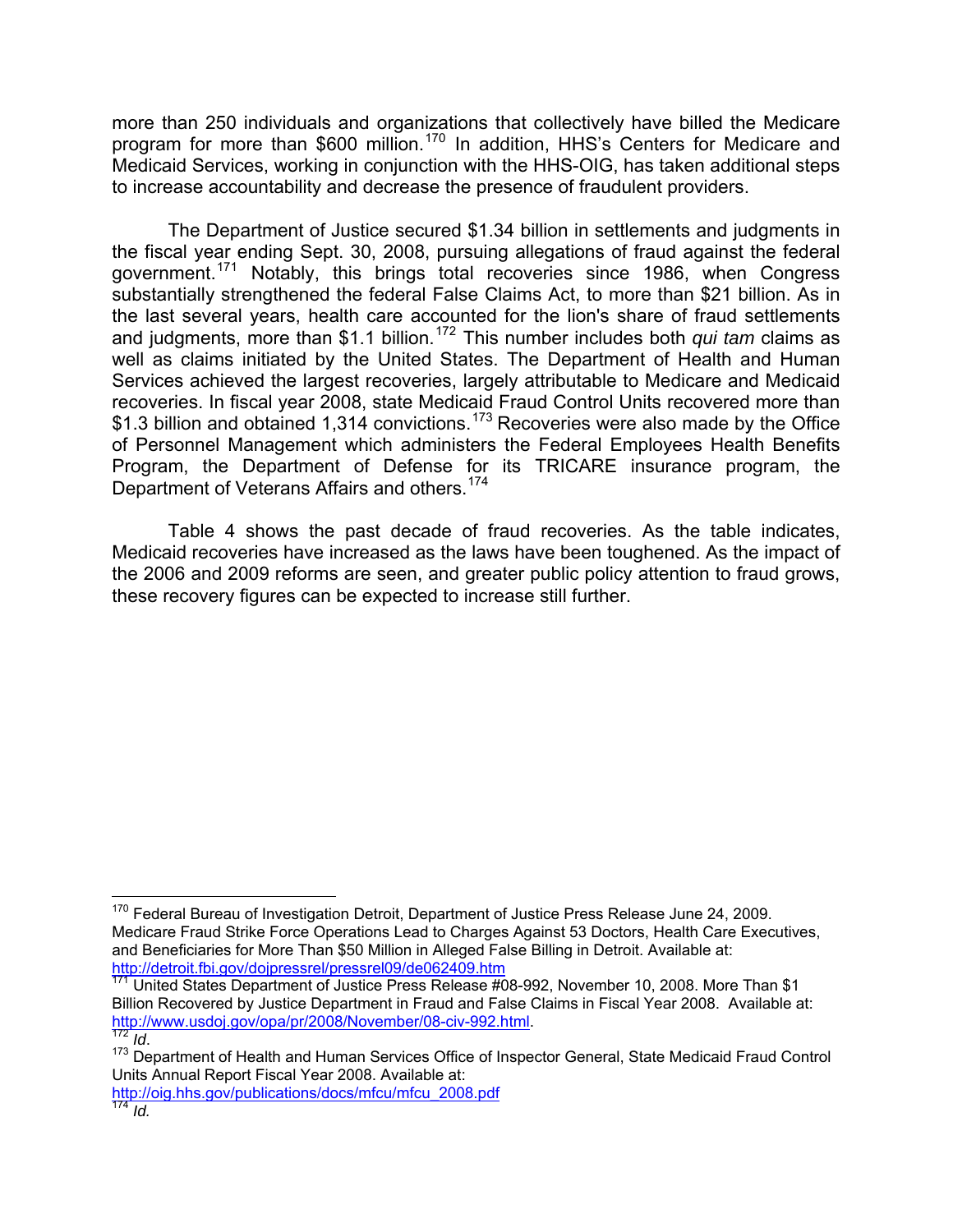

**Table 4. Federal Health Care Fraud and Abuse Program Recoveries by Fiscal Year.[175](#page-26-0)**

Source: Health Care Fraud and Abuse Control Program Reports from fiscal year 2000-07 available at [http://www.oig.hhs.gov/publications/hcfac.asp.](http://www.oig.hhs.gov/publications/hcfac.asp)

## **Conclusion**

 Fraud – whether committed by health care providers, plan members, or insurers themselves – is an unfortunate but real part of the health care landscape. Medicare and Medicaid may be susceptible to fraud in part because many investigative reports on victims of consumer swindles suggest that financial fraud is not uniformly distributed across all households; instead, it disproportionately targets the elderly, women, minorities, the less educated, and the poor.<sup>[176](#page-26-1)</sup> Furthermore, laws aimed at curbing fraud provide for extensive public reporting in the case of public insurance programs, a requirement that is not applicable to private insurers unless required to do so under state law.

An extensive body of fraud law exists; nonetheless overcoming fraud will remain a key challenge. The importance of continuing to strengthen these laws is reflected in

<span id="page-26-0"></span> $\overline{a}$  $175$  The federal recoveries reflect the fiscal year the money was deposited into federal accounts for Medicare and Medicaid and not necessarily the year the claim was prosecuted or settled. 176 Lee J, Soberon-Ferrer H., *supra* at note 4.

<span id="page-26-1"></span>